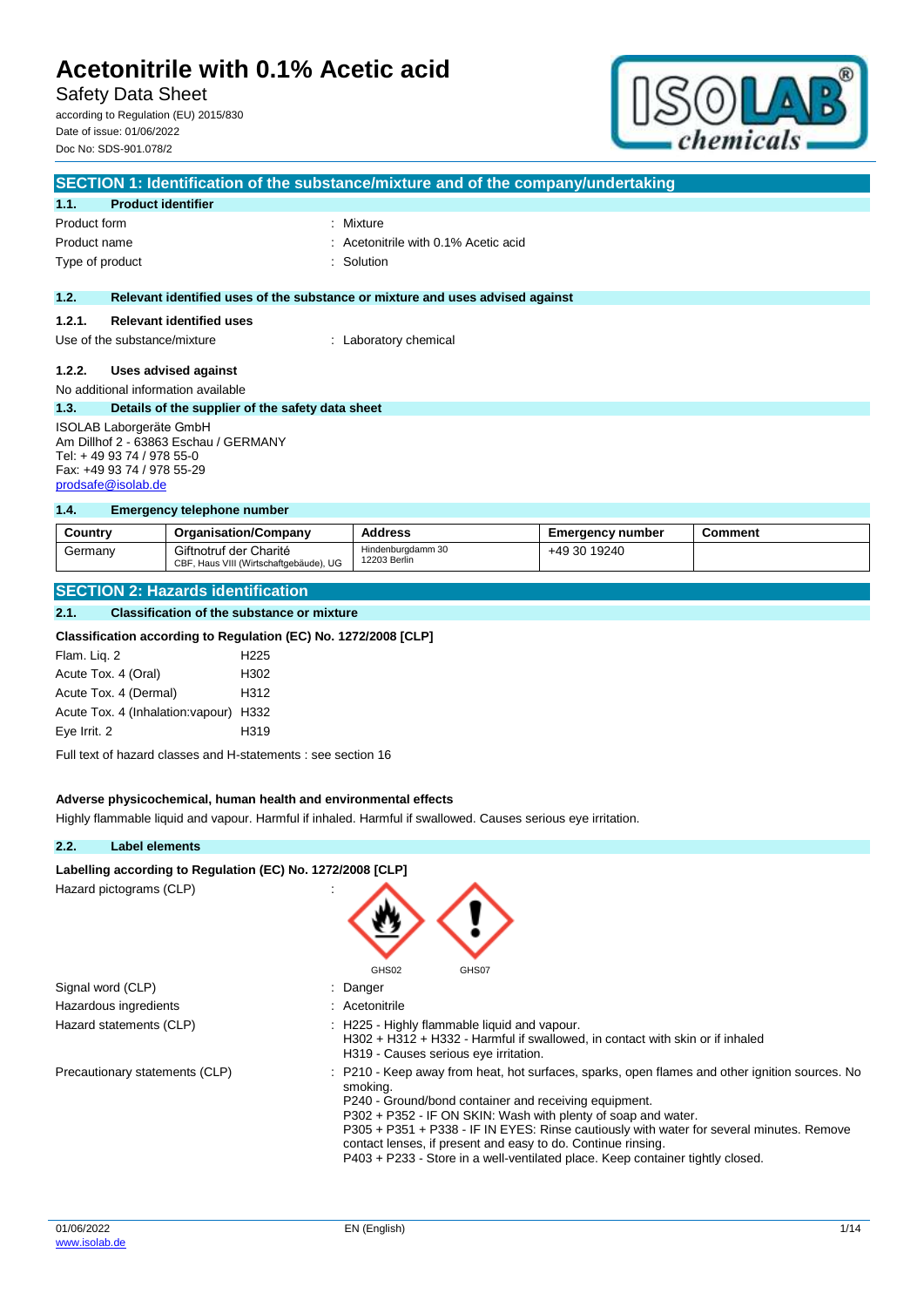## Safety Data Sheet

according to Regulation (EU) 2015/830 Date of issue: 01/06/2022 Doc No: SDS-901.078/2

## **2.3. Other hazards**

### No additional information available

## **SECTION 3: Composition/information on ingredients**

## **3.1. Substances**

#### Not applicable

### **3.2. Mixtures**

| <b>Name</b>                           | <b>Product identifier</b>                                              | %          | <b>Classification according to</b><br><b>Regulation (EC) No.</b><br>1272/2008 [CLP]                                                                |
|---------------------------------------|------------------------------------------------------------------------|------------|----------------------------------------------------------------------------------------------------------------------------------------------------|
| Acetonitrile                          | (CAS-No.) 75-05-8<br>(EC-No.) 200-835-2<br>(EC Index-No.) 608-001-00-3 | $50 - 100$ | Flam. Lig. 2, H225<br>Acute Tox. 4 (Oral), H302<br>Acute Tox. 3 (Dermal), H311<br>Acute Tox. 4 (Inhalation: vapour),<br>H332<br>Eye Irrit. 2, H319 |
| Acetic acid  %                        | (CAS-No.) 64-19-7<br>(EC-No.) 200-580-7<br>(EC Index-No.) 607-002-00-6 | $0.1 - 1$  | Flam. Lig. 3, H226<br>Skin Corr. 1A. H314                                                                                                          |
| <b>Specific concentration limits:</b> |                                                                        |            |                                                                                                                                                    |
| <b>Name</b>                           | <b>Product identifier</b>                                              |            | <b>Specific concentration limits</b>                                                                                                               |
| Acetic acid  %                        | (CAS-No.) 64-19-7                                                      |            | (10 = < C < 25) Skin Irrit. 2. H315                                                                                                                |

(EC-No.) 200-580-7 (EC Index-No.) 607-002-00-6

Full text of H-statements: see section 16

|                                               | <b>SECTION 4: First aid measures</b>                                |  |                                                                                                                                                                                   |  |  |
|-----------------------------------------------|---------------------------------------------------------------------|--|-----------------------------------------------------------------------------------------------------------------------------------------------------------------------------------|--|--|
| 4.1.                                          | <b>Description of first aid measures</b>                            |  |                                                                                                                                                                                   |  |  |
|                                               | First-aid measures general                                          |  | Call a poison center or a doctor if you feel unwell.                                                                                                                              |  |  |
|                                               | First-aid measures after inhalation                                 |  | Remove person to fresh air and keep comfortable for breathing. Call a poison center or a<br>doctor if you feel unwell.                                                            |  |  |
|                                               | First-aid measures after skin contact                               |  | Rinse skin with water/shower. Remove/Take off immediately all contaminated clothing.                                                                                              |  |  |
|                                               | First-aid measures after eye contact                                |  | Rinse cautiously with water for several minutes. Remove contact lenses, if present and easy to<br>do. Continue rinsing. If eye irritation persists: Get medical advice/attention. |  |  |
|                                               | First-aid measures after ingestion                                  |  | Rinse mouth. Call a poison center or a doctor if you feel unwell.                                                                                                                 |  |  |
| 4.2.                                          | Most important symptoms and effects, both acute and delayed         |  |                                                                                                                                                                                   |  |  |
|                                               | Symptoms/effects after eye contact                                  |  | Eye irritation.                                                                                                                                                                   |  |  |
| 4.3.                                          |                                                                     |  | Indication of any immediate medical attention and special treatment needed                                                                                                        |  |  |
|                                               | Treat symptomatically.                                              |  |                                                                                                                                                                                   |  |  |
|                                               | <b>SECTION 5: Firefighting measures</b>                             |  |                                                                                                                                                                                   |  |  |
| 5.1.                                          | <b>Extinguishing media</b>                                          |  |                                                                                                                                                                                   |  |  |
|                                               | Suitable extinguishing media                                        |  | : Water spray. Dry powder. Foam. Carbon dioxide.                                                                                                                                  |  |  |
| 5.2.                                          | Special hazards arising from the substance or mixture               |  |                                                                                                                                                                                   |  |  |
| Fire hazard                                   |                                                                     |  | Highly flammable liquid and vapour.                                                                                                                                               |  |  |
| fire                                          | Hazardous decomposition products in case of                         |  | : Toxic fumes may be released.                                                                                                                                                    |  |  |
| 5.3.                                          | <b>Advice for firefighters</b>                                      |  |                                                                                                                                                                                   |  |  |
|                                               | Protection during firefighting                                      |  | Do not attempt to take action without suitable protective equipment. Self-contained breathing<br>apparatus. Complete protective clothing.                                         |  |  |
| <b>SECTION 6: Accidental release measures</b> |                                                                     |  |                                                                                                                                                                                   |  |  |
| 6.1.                                          | Personal precautions, protective equipment and emergency procedures |  |                                                                                                                                                                                   |  |  |
| 6.1.1.                                        | For non-emergency personnel<br>Emergency procedures                 |  | : Ventilate spillage area. NO open flames, NO sparks, and NO smoking. Avoid contact with skin,<br>eyes and clothing. Avoid breathing dust/fume/gas/mist/vapours/spray.            |  |  |



( 10 =<C < 25) Eye Irrit. 2, H319 ( 25 =<C < 90) Skin Corr. 1B, H314 (C >= 90) Skin Corr. 1A, H314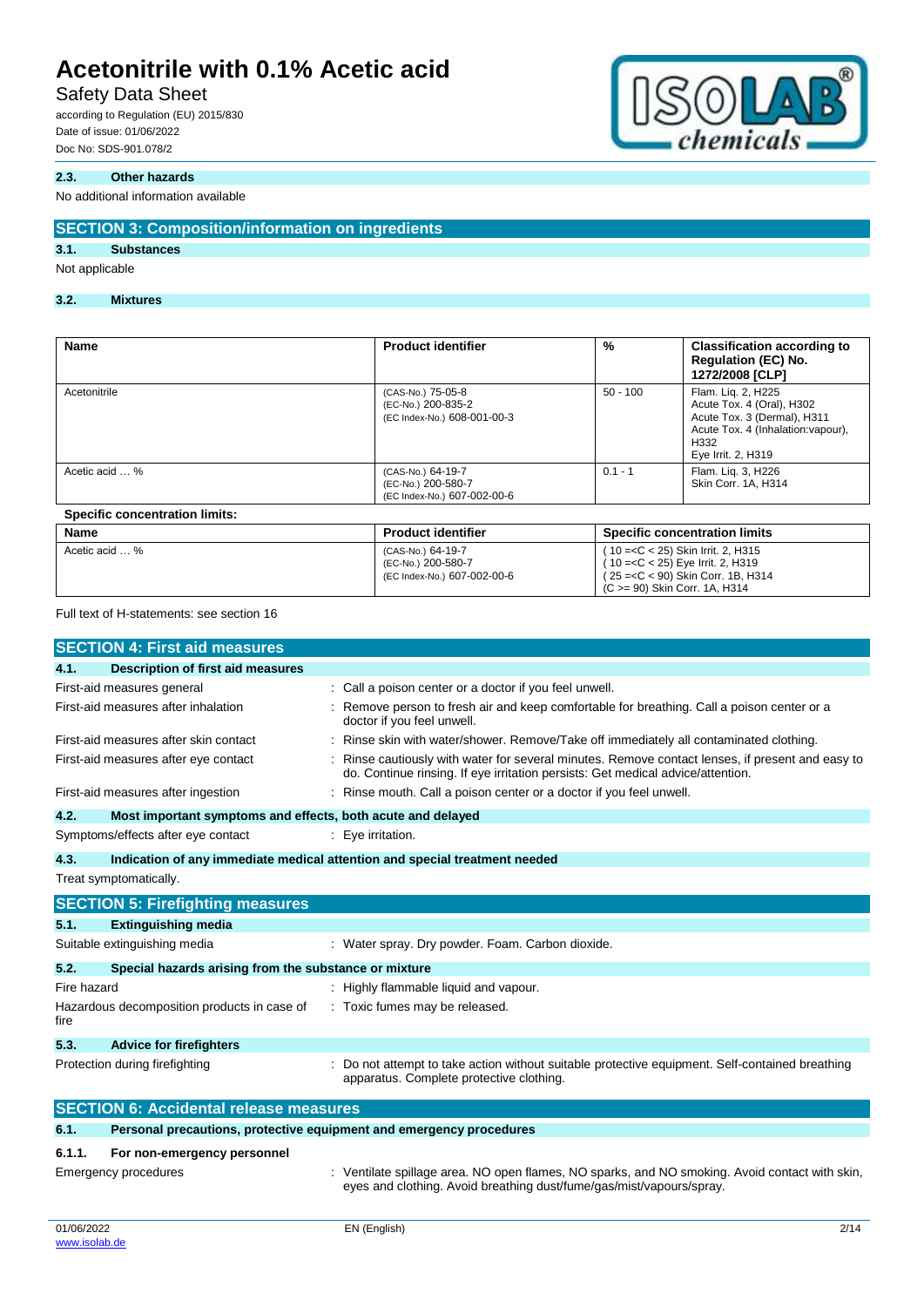## Safety Data Sheet

according to Regulation (EU) 2015/830 Date of issue: 01/06/2022 Doc No: SDS-901.078/2



## **6.1.2. For emergency responders** Protective equipment **interprotective** curves : Do not attempt to take action without suitable protective equipment. For further information refer to section 8: "Exposure controls/personal protection". **6.2. Environmental precautions** Avoid release to the environment. **6.3. Methods and material for containment and cleaning up** Methods for cleaning up **intercal cases** : Take up liquid spill into absorbent material. Notify authorities if product enters sewers or public waters. Other information **contains the container information** : Dispose of materials or solid residues at an authorized site. **6.4. Reference to other sections** For further information refer to section 13. **SECTION 7: Handling and storage 7.1. Precautions for safe handling** Precautions for safe handling : Keep away from heat, hot surfaces, sparks, open flames and other ignition sources. No smoking. Ground/bond container and receiving equipment. Use only non-sparking tools. Take precautionary measures against static discharge. Flammable vapours may accumulate in the container. Use explosion-proof equipment. Wear personal protective equipment. Do not get in eyes, on skin, or on clothing. Use only outdoors or in a well-ventilated area. Avoid breathing dust/fume/gas/mist/vapours/spray. Hygiene measures states of the state of the state of the contaminated clothing before reuse. Do not eat, drink or smoke when using this product. Always wash hands after handling the product. **7.2. Conditions for safe storage, including any incompatibilities**

| 7.2.               | Conditions for safe storage, including any incompatibilities                                   |
|--------------------|------------------------------------------------------------------------------------------------|
| Technical measures | : Ground/bond container and receiving equipment.                                               |
| Storage conditions | : Store in a well-ventilated place. Keep cool. Keep container tightly closed. Store locked up. |
|                    |                                                                                                |

## **7.3. Specific end use(s)**

No additional information available

## **SECTION 8: Exposure controls/personal protection**

### **8.1. Control parameters**

| Acetonitrile (75-05-8) |                                           |                                                                                                                                                                                                                                                                                                                                                                                                                                                                                                                                    |
|------------------------|-------------------------------------------|------------------------------------------------------------------------------------------------------------------------------------------------------------------------------------------------------------------------------------------------------------------------------------------------------------------------------------------------------------------------------------------------------------------------------------------------------------------------------------------------------------------------------------|
| EU                     | Local name                                | Acetonitrile                                                                                                                                                                                                                                                                                                                                                                                                                                                                                                                       |
| EU                     | IOELV TWA (mg/m <sup>3</sup> )            | 70 mg/m <sup>3</sup> (Acetonitrile; EU; Time-weighted average<br>exposure limit 8 h; Indicative occupational exposure<br>limit value)                                                                                                                                                                                                                                                                                                                                                                                              |
| EU                     | IOELV TWA (ppm)                           | 40 ppm (Acetonitrile; EU; Time-weighted average<br>exposure limit 8 h; Indicative occupational exposure<br>limit value)                                                                                                                                                                                                                                                                                                                                                                                                            |
| EU                     | <b>Notes</b>                              | skin                                                                                                                                                                                                                                                                                                                                                                                                                                                                                                                               |
| Austria                | Local name                                | Acetonitril                                                                                                                                                                                                                                                                                                                                                                                                                                                                                                                        |
| Austria                | $MAK$ (mg/m <sup>3</sup> )                | $70 \text{ mg/m}^3$                                                                                                                                                                                                                                                                                                                                                                                                                                                                                                                |
| Austria                | MAK (ppm)                                 | 40 ppm                                                                                                                                                                                                                                                                                                                                                                                                                                                                                                                             |
| Austria                | MAK Short time value (mq/m <sup>3</sup> ) | 280 mg/ $m3$                                                                                                                                                                                                                                                                                                                                                                                                                                                                                                                       |
| Austria                | MAK Short time value (ppm)                | 160 ppm                                                                                                                                                                                                                                                                                                                                                                                                                                                                                                                            |
| Austria                | Remark (AT)                               | н                                                                                                                                                                                                                                                                                                                                                                                                                                                                                                                                  |
| Belgium                | Local name                                | Acétonitrile # Acetonitril                                                                                                                                                                                                                                                                                                                                                                                                                                                                                                         |
| Belgium                | Limit value $(mg/m3)$                     | 34 mg/m <sup>3</sup> (Acétonitrile; Belgium; Time-weighted<br>average exposure limit 8 h)                                                                                                                                                                                                                                                                                                                                                                                                                                          |
| Belgium                | Limit value (ppm)                         | 20 ppm (Acétonitrile; Belgium; Time-weighted average<br>exposure limit 8 h)                                                                                                                                                                                                                                                                                                                                                                                                                                                        |
| Belgium                | Remark (BE)                               | D: La mention D signifie que la résorption de l'agent,<br>via la peau, les muqueuses ou les yeux, constitue une<br>partie importante de l'exposition totale. Cette<br>résorption peut se faire tant par contact direct que par<br>présence de l'agent dans l'air. # De vermelding D<br>betekent dat de opname van het agens via de huid, de<br>slijmvliezen of de ogen een belangrijk deel van de<br>totale blootstelling vormt. Deze opname kan het<br>gevolg zijn van zowel direct contact als zijn<br>aanwezigheid in de lucht. |
| <b>Bulgaria</b>        | Local name                                | Ацетонитрил                                                                                                                                                                                                                                                                                                                                                                                                                                                                                                                        |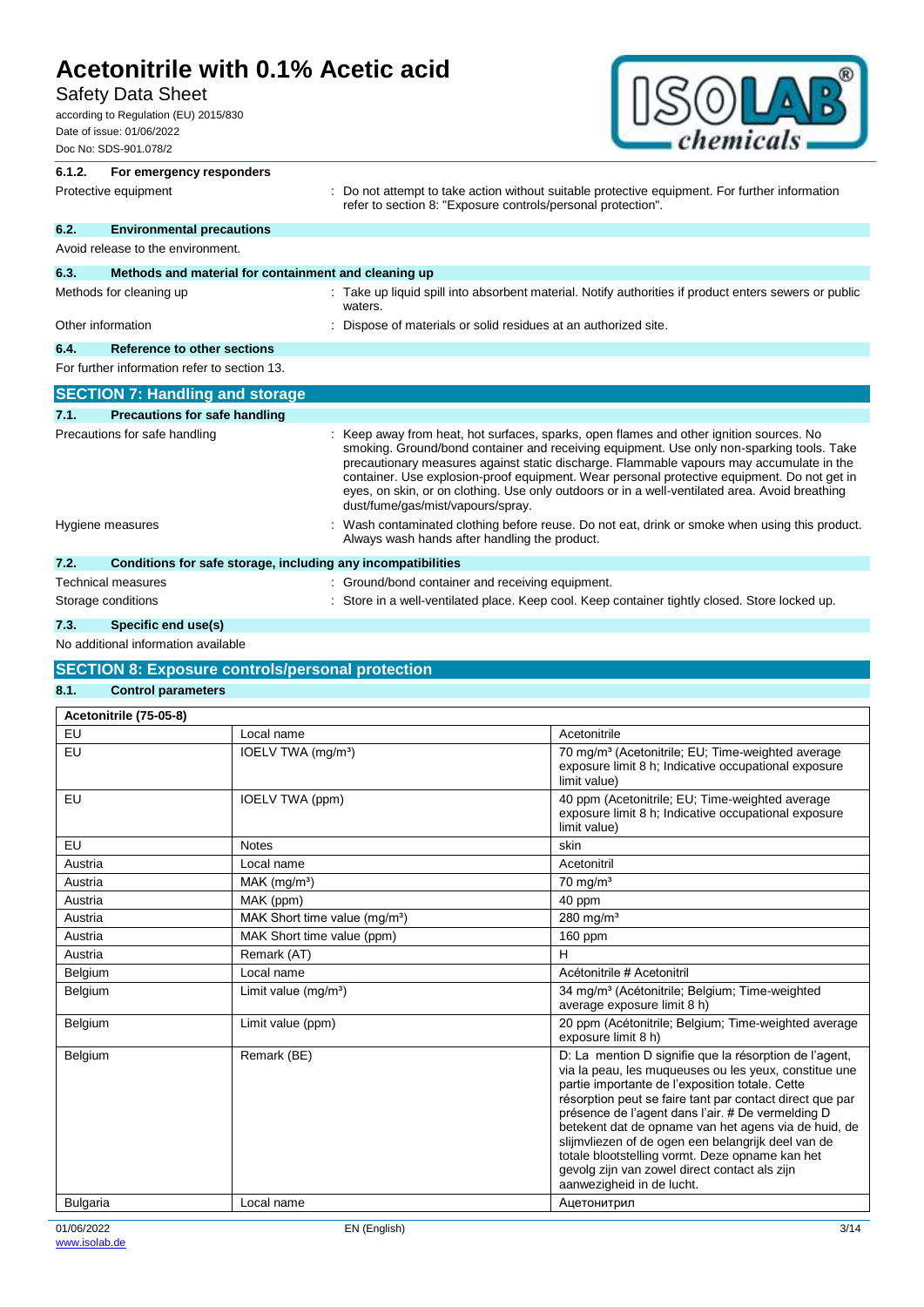Safety Data Sheet



| Acetonitrile (75-05-8) |                                                                             |                                                                                                                                                                                                                                                          |
|------------------------|-----------------------------------------------------------------------------|----------------------------------------------------------------------------------------------------------------------------------------------------------------------------------------------------------------------------------------------------------|
| <b>Bulgaria</b>        | OEL TWA (mg/m <sup>3</sup> )                                                | $70$ mg/m <sup>3</sup>                                                                                                                                                                                                                                   |
| <b>Bulgaria</b>        | OEL TWA (ppm)                                                               | 40 ppm                                                                                                                                                                                                                                                   |
| <b>Bulgaria</b>        | <b>Notes</b>                                                                | Кожа (възможна е значителна резорбция чрез<br>кожата); • (Химични агенти, за които са определени<br>гранични стойности във въздуха на работната<br>среда за Европейската общност)                                                                        |
| Croatia                | Local name                                                                  | Acetonitril                                                                                                                                                                                                                                              |
| Croatia                | GVI (granična vrijednost izloženosti) (mg/m <sup>3</sup> )                  | 68 mg/m <sup>3</sup>                                                                                                                                                                                                                                     |
| Croatia                | GVI (granična vrijednost izloženosti) (ppm)                                 | 40 ppm                                                                                                                                                                                                                                                   |
| Croatia                | KGVI (kratkotrajna granična vrijednost izloženosti)<br>(mg/m <sup>3</sup> ) | 102 mg/ $m3$                                                                                                                                                                                                                                             |
| Croatia                | KGVI (kratkotrajna granična vrijednost izloženosti)<br>(ppm)                | 60 ppm                                                                                                                                                                                                                                                   |
| Croatia                | Naznake (HR)                                                                | K (Skin): (naznaka da tvar može štetno djelovati kroz<br>kožu); F (lako zapaljivo); EU** (naznaka da se radi o<br>tvarima za koje su utvrđene indikativne granične<br>vrijednosti izloženosti prema Direktivi 2006/15/ EC<br>(druga lista)); Xn (Štetno) |
| Czech Republic         | Local name                                                                  | Acetonitril                                                                                                                                                                                                                                              |
| Czech Republic         | Expoziční limity (PEL) (mg/m <sup>3</sup> )                                 | $70 \text{ mg/m}^3$                                                                                                                                                                                                                                      |
| Czech Republic         | Expoziční limity (PEL) (ppm)                                                | 41.7 ppm                                                                                                                                                                                                                                                 |
| Czech Republic         | Expoziční limity (NPK-P) (mg/m <sup>3</sup> )                               | 100 mg/m $3$                                                                                                                                                                                                                                             |
| Czech Republic         | Expoziční limity (NPK-P) (ppm)                                              | 60 ppm                                                                                                                                                                                                                                                   |
| Czech Republic         | Remark (CZ)                                                                 | D                                                                                                                                                                                                                                                        |
| Denmark                | Local name                                                                  | Acetonitril                                                                                                                                                                                                                                              |
| Denmark                | Grænseværdie (langvarig) (mg/m <sup>3</sup> )                               | $70$ mg/m <sup>3</sup>                                                                                                                                                                                                                                   |
| Denmark                | Grænseværdie (langvarig) (ppm)                                              | 40 ppm                                                                                                                                                                                                                                                   |
| Denmark                | Anmærkninger (DK)                                                           | E (betyder, at stoffet har en EF-grænseværdi);                                                                                                                                                                                                           |
|                        |                                                                             | H (betyder, at stoffet kan optages gennem huden)                                                                                                                                                                                                         |
| Estonia                | Local name                                                                  | Atsetonitriil (etaannitriil, metüültsüaniid)                                                                                                                                                                                                             |
| Estonia                | OEL TWA (mg/m <sup>3</sup> )                                                | $70$ mg/m <sup>3</sup>                                                                                                                                                                                                                                   |
| Estonia                | OEL TWA (ppm)                                                               | 40 ppm                                                                                                                                                                                                                                                   |
| Finland                | Local name                                                                  | Asetonitriili                                                                                                                                                                                                                                            |
| Finland                | HTP-arvo (8h) (mg/m <sup>3</sup> )                                          | 34 mg/m <sup>3</sup>                                                                                                                                                                                                                                     |
| Finland                | HTP-arvo (8h) (ppm)                                                         | 20 ppm                                                                                                                                                                                                                                                   |
| Finland                | HTP-arvo (15 min)                                                           | 68 mg/m <sup>3</sup>                                                                                                                                                                                                                                     |
| Finland                | HTP-arvo (15 min) (ppm)                                                     | 40 ppm                                                                                                                                                                                                                                                   |
| Finland                | Huomautus (FI)                                                              | iho                                                                                                                                                                                                                                                      |
| France                 | Local name                                                                  | Acétonitrile                                                                                                                                                                                                                                             |
| France                 | $VME$ (mg/m <sup>3</sup> )                                                  | 70 mg/m <sup>3</sup> (Acétonitrile; France; Time-weighted<br>average exposure limit 8 h; VRC: Valeur réglementaire<br>contraignante)                                                                                                                     |
| France                 | VME (ppm)                                                                   | 40 ppm (Acétonitrile; France; Time-weighted average<br>exposure limit 8 h; VRC: Valeur réglementaire<br>contraignante)                                                                                                                                   |
| France                 | Note (FR)                                                                   | Valeurs règlementaires contraignantes; risque de<br>pénétration percutanée                                                                                                                                                                               |
| Germany                | Local name                                                                  | Acetonitril                                                                                                                                                                                                                                              |
| Germany                | TRGS 900 Occupational exposure limit value (mg/m <sup>3</sup> )             | 34 mg/ $m3$                                                                                                                                                                                                                                              |
| Germany                | TRGS 900 Occupational exposure limit value (ppm)                            | 20 ppm                                                                                                                                                                                                                                                   |
| Germany                | Remark (TRGS 900)                                                           | DFG,EU,H,Y                                                                                                                                                                                                                                               |
| Greece                 | OEL TWA (mg/m <sup>3</sup> )                                                | $70$ mg/m <sup>3</sup>                                                                                                                                                                                                                                   |
| Greece                 | OEL TWA (ppm)                                                               | 40 ppm                                                                                                                                                                                                                                                   |
| Greece<br>Greece       | OEL STEL (mg/m <sup>3</sup> )<br>OEL STEL (ppm)                             | 105 mg/m $3$<br>60 ppm                                                                                                                                                                                                                                   |
| 01/06/2022             | EN (English)                                                                | 4/14                                                                                                                                                                                                                                                     |
|                        |                                                                             |                                                                                                                                                                                                                                                          |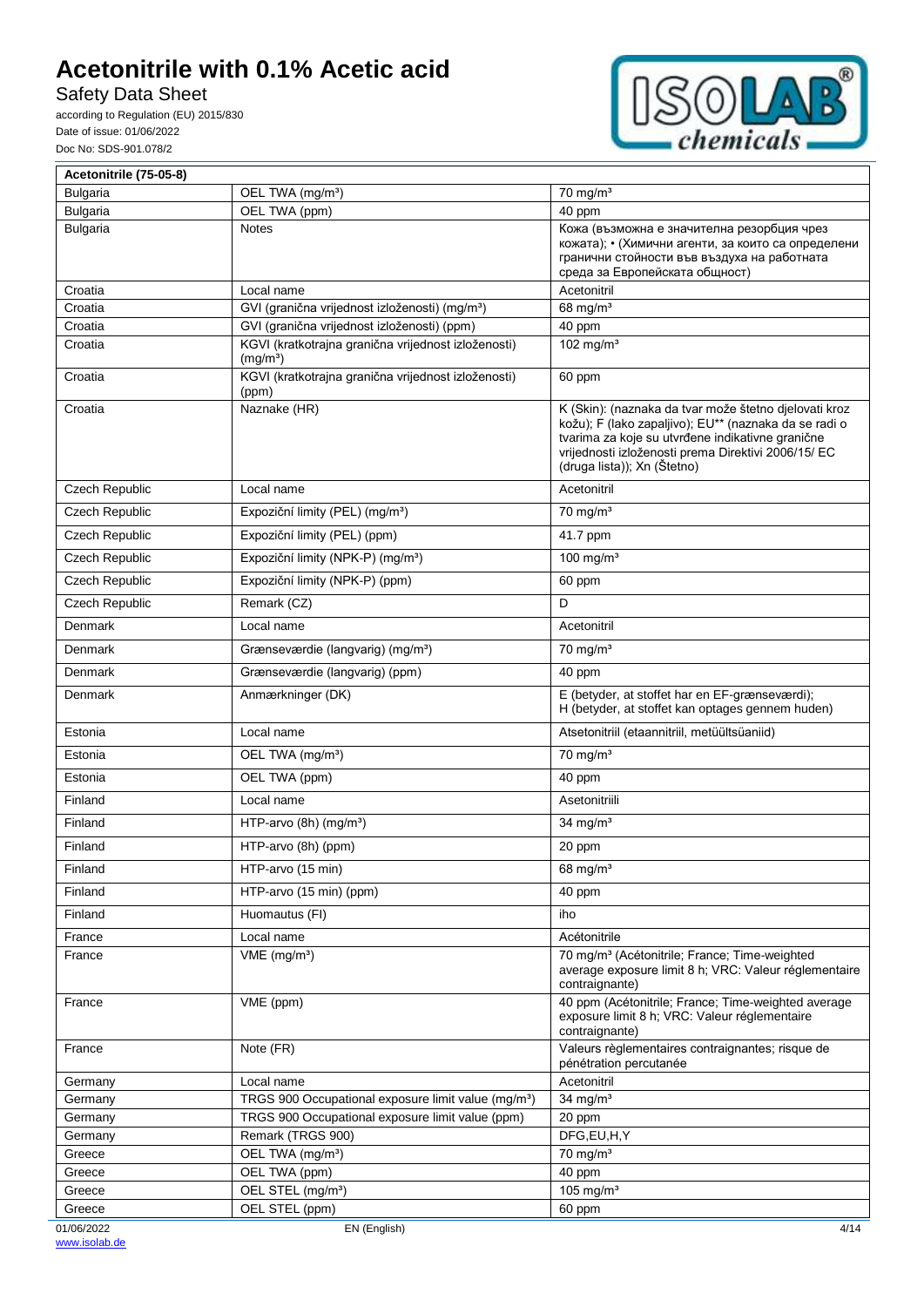Safety Data Sheet



| Acetonitrile (75-05-8) |                                         |                                                                                                                                           |
|------------------------|-----------------------------------------|-------------------------------------------------------------------------------------------------------------------------------------------|
| Hungary                | Local name                              | <b>ACETONITRIL</b>                                                                                                                        |
| Hungary                | AK-érték                                | $70$ mg/m <sup>3</sup>                                                                                                                    |
| Hungary                | Megjegyzések (HU)                       | b, i; EU2                                                                                                                                 |
| Ireland                | Local name                              | Acetonitrile                                                                                                                              |
| Ireland                | OEL (8 hours ref) (mg/m <sup>3</sup> )  | $70 \text{ mg/m}^3$                                                                                                                       |
| Ireland                | OEL (8 hours ref) (ppm)                 | 40 ppm                                                                                                                                    |
| Ireland                | Notes (IE)                              | Sk, IOELV                                                                                                                                 |
| Italy                  | Local name                              | Acetonitrile                                                                                                                              |
| Italy                  | OEL TWA (mg/m <sup>3</sup> )            | $35$ mg/m <sup>3</sup>                                                                                                                    |
| Italy                  | OEL TWA (ppm)                           | 20 ppm                                                                                                                                    |
| Italy                  | <b>Notes</b>                            | pelle                                                                                                                                     |
| Latvia                 | Local name                              | Acetonitrils (cianometāns)                                                                                                                |
| Latvia                 | OEL TWA (mg/m <sup>3</sup> )            | $\frac{1}{70}$ mg/m <sup>3</sup>                                                                                                          |
| Latvia                 | OEL TWA (ppm)                           | 40 ppm                                                                                                                                    |
| Lithuania              | Local name                              | Acetonitrilas                                                                                                                             |
| Lithuania              | IPRV (mg/m <sup>3</sup> )               | $70 \text{ mg/m}^3$                                                                                                                       |
| Lithuania              | IPRV (ppm)                              | 40 ppm                                                                                                                                    |
| Lithuania              | Remark (LT)                             | O (medžiaga į organizmą gali prasiskverbti pro<br>nepažeistą odą)                                                                         |
| Luxembourg             | Local name                              | Acétonitrile                                                                                                                              |
| Luxembourg             | OEL TWA (mg/m <sup>3</sup> )            | $70$ mg/m <sup>3</sup>                                                                                                                    |
| Luxembourg             | OEL TWA (ppm)                           | 40 ppm                                                                                                                                    |
| Malta                  | Local name                              | Acetonitrile                                                                                                                              |
| Malta                  | OEL TWA (mg/m <sup>3</sup> )            | $70$ mg/m <sup>3</sup>                                                                                                                    |
| Malta                  | OEL TWA (ppm)                           | 40 ppm                                                                                                                                    |
| <b>Netherlands</b>     | Local name                              | Acetonitril                                                                                                                               |
| <b>Netherlands</b>     | Grenswaarde TGG 8H (mg/m <sup>3</sup> ) | 34 mg/m <sup>3</sup> (Acetonitril; Netherlands; Time-weighted<br>average exposure limit 8 h; Public occupational<br>exposure limit value) |
| Netherlands            | Grenswaarde TGG 8H (ppm)                | 20 ppm (Acetonitril; Netherlands; Time-weighted<br>average exposure limit 8 h; Public occupational<br>exposure limit value)               |
| Poland                 | Local name                              | Acetonitryl                                                                                                                               |
| Poland                 | NDS (mg/m <sup>3</sup> )                | $70 \text{ mg/m}^3$                                                                                                                       |
| Poland                 | NDSCh (mg/m <sup>3</sup> )              | 140 mg/m $3$                                                                                                                              |
| Portugal               | Local name                              | Acetonitrilo                                                                                                                              |
| Portugal               | OEL TWA (ppm)                           | 20 ppm                                                                                                                                    |
| Romania                | Local name                              | Acetonitril                                                                                                                               |
| Romania                | OEL TWA (mg/m <sup>3</sup> )            | $70$ mg/m <sup>3</sup>                                                                                                                    |
| Romania                | OEL TWA (ppm)                           | 40 ppm                                                                                                                                    |
| Slovakia               | Local name                              | Acetonitril (etánnitril, nitril kyseliny etánovej,<br>metylkyanid)                                                                        |
| Slovakia               | NPHV (priemerná) (mg/m <sup>3</sup> )   | $70$ mg/m <sup>3</sup>                                                                                                                    |
| Slovakia               | NPHV (priemerná) (ppm)                  | 40 ppm                                                                                                                                    |
| Slovakia               | Upozornenie (SK)                        | K - znamená, že faktor môže byť ľahko absorbovaný<br>kožou                                                                                |
| Slovenia               | Local name                              | acetonitr (cianometan)                                                                                                                    |
| Slovenia               | OEL TWA (mg/m <sup>3</sup> )            | $70 \text{ mg/m}^3$                                                                                                                       |
| Slovenia               | OEL TWA (ppm)                           | 40 ppm                                                                                                                                    |
| Spain                  | Local name                              | Acetonitrilo                                                                                                                              |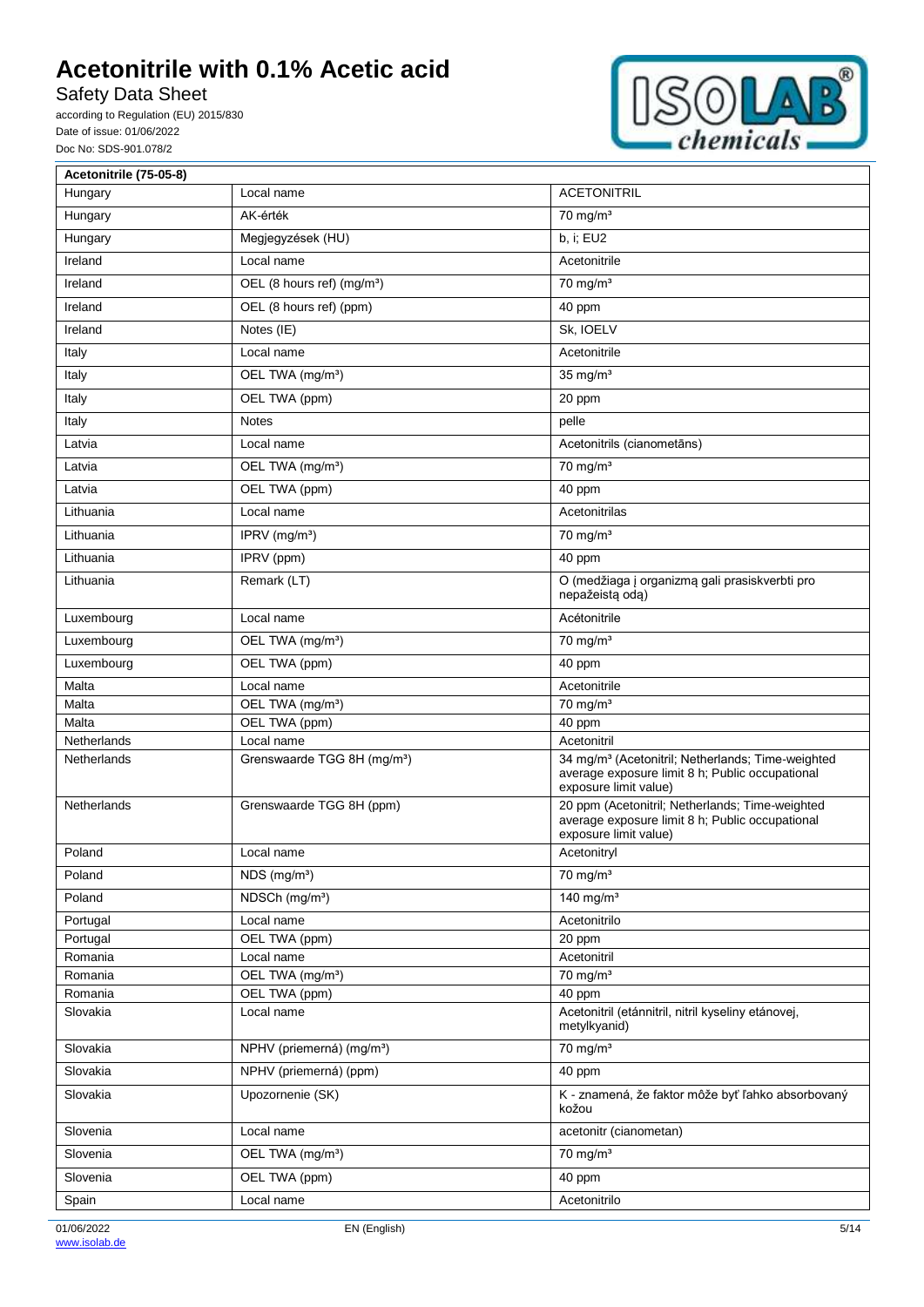Safety Data Sheet



| Acetonitrile (75-05-8)     |                                           |                                                                                                                                                                                                                                                                                                                                                                                                                                                                                                                                                                                                                                                                                                                                                                                                                                                                                                                                                                                                      |
|----------------------------|-------------------------------------------|------------------------------------------------------------------------------------------------------------------------------------------------------------------------------------------------------------------------------------------------------------------------------------------------------------------------------------------------------------------------------------------------------------------------------------------------------------------------------------------------------------------------------------------------------------------------------------------------------------------------------------------------------------------------------------------------------------------------------------------------------------------------------------------------------------------------------------------------------------------------------------------------------------------------------------------------------------------------------------------------------|
| Spain                      | VLA-ED (mg/m <sup>3</sup> )               | 68 mg/ $m3$                                                                                                                                                                                                                                                                                                                                                                                                                                                                                                                                                                                                                                                                                                                                                                                                                                                                                                                                                                                          |
| Spain<br>Spain             | VLA-ED (ppm)<br><b>Notes</b>              | 40 ppm<br>Vía dérmica (Indica que, en las exposiciones a esta<br>sustancia, la aportación por la vía cutánea puede<br>resultar significativa para el contenido corporal total si<br>no se adoptan medidas para prevenir la absorción. En<br>estas situaciones, es aconsejable la utilización del<br>control biológico para poder cuantificar la cantidad<br>global absorbida del contaminante. Para más<br>información véase el Apartado 5 de este documento),<br>VLI (Agente químico para el que la U.E. estableció en<br>su día un valor límite indicativo. Todos estos agentes<br>químicos figuran al menos en una de las directivas de<br>valores límite indicativos publicadas hasta ahora (ver<br>Anexo C. Bibliografía). Los estados miembros<br>disponen de un tiempo fijado en dichas directivas para<br>su transposición a los valores límites de cada país<br>miembro. Una vez adoptados, estos valores tienen la<br>misma validez que el resto de los valores adoptados<br>por el país). |
| Sweden                     | Local name                                | Acetonitril                                                                                                                                                                                                                                                                                                                                                                                                                                                                                                                                                                                                                                                                                                                                                                                                                                                                                                                                                                                          |
| Sweden                     | nivågränsvärde (NVG) (mg/m <sup>3</sup> ) | 50 mg/ $m3$                                                                                                                                                                                                                                                                                                                                                                                                                                                                                                                                                                                                                                                                                                                                                                                                                                                                                                                                                                                          |
| Sweden                     | nivågränsvärde (NVG) (ppm)                | 30 ppm                                                                                                                                                                                                                                                                                                                                                                                                                                                                                                                                                                                                                                                                                                                                                                                                                                                                                                                                                                                               |
| Sweden                     | kortidsvärde (KTV) (mg/m <sup>3</sup> )   | 100 mg/m $3$                                                                                                                                                                                                                                                                                                                                                                                                                                                                                                                                                                                                                                                                                                                                                                                                                                                                                                                                                                                         |
| Sweden                     | kortidsvärde (KTV) (ppm)                  | 60 ppm                                                                                                                                                                                                                                                                                                                                                                                                                                                                                                                                                                                                                                                                                                                                                                                                                                                                                                                                                                                               |
| Sweden                     | Anmärkning (SE)                           | H (Ämnet kan lätt upptas genom huden Det<br>föreskrivna gränsvärdet bedöms ge tillräckligt skydd<br>endast under förutsättning att huden är skyddad mot<br>exponering för ämnet ifråga); V (Vägledande<br>korttidsgränsvärde ska användas som ett<br>rekommenderat högsta värde som inte bör<br>överskridas)                                                                                                                                                                                                                                                                                                                                                                                                                                                                                                                                                                                                                                                                                         |
| United Kingdom             | Local name                                | Acetonitrile                                                                                                                                                                                                                                                                                                                                                                                                                                                                                                                                                                                                                                                                                                                                                                                                                                                                                                                                                                                         |
| United Kingdom             | WEL TWA (mg/m <sup>3</sup> )              | 68 mg/m <sup>3</sup> Acetonitrile; United Kingdom; Time-weighted<br>average exposure limit 8 h; Workplace exposure limit<br>(EH40/2005)                                                                                                                                                                                                                                                                                                                                                                                                                                                                                                                                                                                                                                                                                                                                                                                                                                                              |
| United Kingdom             | WEL TWA (ppm)                             | 40 ppm Acetonitrile; United Kingdom; Time-weighted<br>average exposure limit 8 h; Workplace exposure limit<br>(EH40/2005)                                                                                                                                                                                                                                                                                                                                                                                                                                                                                                                                                                                                                                                                                                                                                                                                                                                                            |
| United Kingdom             | WEL STEL (mg/m <sup>3</sup> )             | 102 mg/m <sup>3</sup> Acetonitrile; United Kingdom; Short time<br>value; Workplace exposure limit (EH40/2005)                                                                                                                                                                                                                                                                                                                                                                                                                                                                                                                                                                                                                                                                                                                                                                                                                                                                                        |
| United Kingdom             | WEL STEL (ppm)                            | 60 ppm Acetonitrile; United Kingdom; Short time value;<br>Workplace exposure limit (EH40/2005)                                                                                                                                                                                                                                                                                                                                                                                                                                                                                                                                                                                                                                                                                                                                                                                                                                                                                                       |
| Iceland                    | Local name                                | Asetónítríl                                                                                                                                                                                                                                                                                                                                                                                                                                                                                                                                                                                                                                                                                                                                                                                                                                                                                                                                                                                          |
| Iceland                    | OEL (8 hours ref) (mg/m <sup>3</sup> )    | $70 \text{ mg/m}^3$                                                                                                                                                                                                                                                                                                                                                                                                                                                                                                                                                                                                                                                                                                                                                                                                                                                                                                                                                                                  |
| Iceland                    | OEL (8 hours ref) (ppm)                   | 40 ppm                                                                                                                                                                                                                                                                                                                                                                                                                                                                                                                                                                                                                                                                                                                                                                                                                                                                                                                                                                                               |
| Iceland                    | Notes (IS)                                | H                                                                                                                                                                                                                                                                                                                                                                                                                                                                                                                                                                                                                                                                                                                                                                                                                                                                                                                                                                                                    |
| <b>Russian Federation</b>  | Local name                                | Ацетонитрил                                                                                                                                                                                                                                                                                                                                                                                                                                                                                                                                                                                                                                                                                                                                                                                                                                                                                                                                                                                          |
| <b>Russian Federation</b>  | OEL Ceiling (mg/m <sup>3</sup> )          | $10 \text{ mg/m}^3$                                                                                                                                                                                                                                                                                                                                                                                                                                                                                                                                                                                                                                                                                                                                                                                                                                                                                                                                                                                  |
| <b>Russian Federation</b>  | Remark (RU)                               | 3 класс опасности - опасное; п (пары и/или газы)                                                                                                                                                                                                                                                                                                                                                                                                                                                                                                                                                                                                                                                                                                                                                                                                                                                                                                                                                     |
| Norway                     | Local name                                | Acetonitril                                                                                                                                                                                                                                                                                                                                                                                                                                                                                                                                                                                                                                                                                                                                                                                                                                                                                                                                                                                          |
| Norway                     | Grenseverdier (AN) (mg/m <sup>3</sup> )   | $50 \text{ mg/m}^3$                                                                                                                                                                                                                                                                                                                                                                                                                                                                                                                                                                                                                                                                                                                                                                                                                                                                                                                                                                                  |
| Norway                     | Grenseverdier (AN) (ppm)                  | 30 ppm                                                                                                                                                                                                                                                                                                                                                                                                                                                                                                                                                                                                                                                                                                                                                                                                                                                                                                                                                                                               |
| Norway                     | Merknader (NO)                            | H (Kjemikalier som kan tas opp gjennom huden); E<br>(EU har en veiledende grenseverdi for stoffet)                                                                                                                                                                                                                                                                                                                                                                                                                                                                                                                                                                                                                                                                                                                                                                                                                                                                                                   |
| Switzerland                | Local name                                | Acetonitril                                                                                                                                                                                                                                                                                                                                                                                                                                                                                                                                                                                                                                                                                                                                                                                                                                                                                                                                                                                          |
| Switzerland                | MAK (mg/m <sup>3</sup> )                  | 34 mg/ $m3$                                                                                                                                                                                                                                                                                                                                                                                                                                                                                                                                                                                                                                                                                                                                                                                                                                                                                                                                                                                          |
| Switzerland<br>Switzerland | MAK (ppm)<br>KZGW (mg/m <sup>3</sup> )    | 20 ppm<br>68 mg/m <sup>3</sup>                                                                                                                                                                                                                                                                                                                                                                                                                                                                                                                                                                                                                                                                                                                                                                                                                                                                                                                                                                       |
| 01/06/2022                 | EN (English)                              | 6/14                                                                                                                                                                                                                                                                                                                                                                                                                                                                                                                                                                                                                                                                                                                                                                                                                                                                                                                                                                                                 |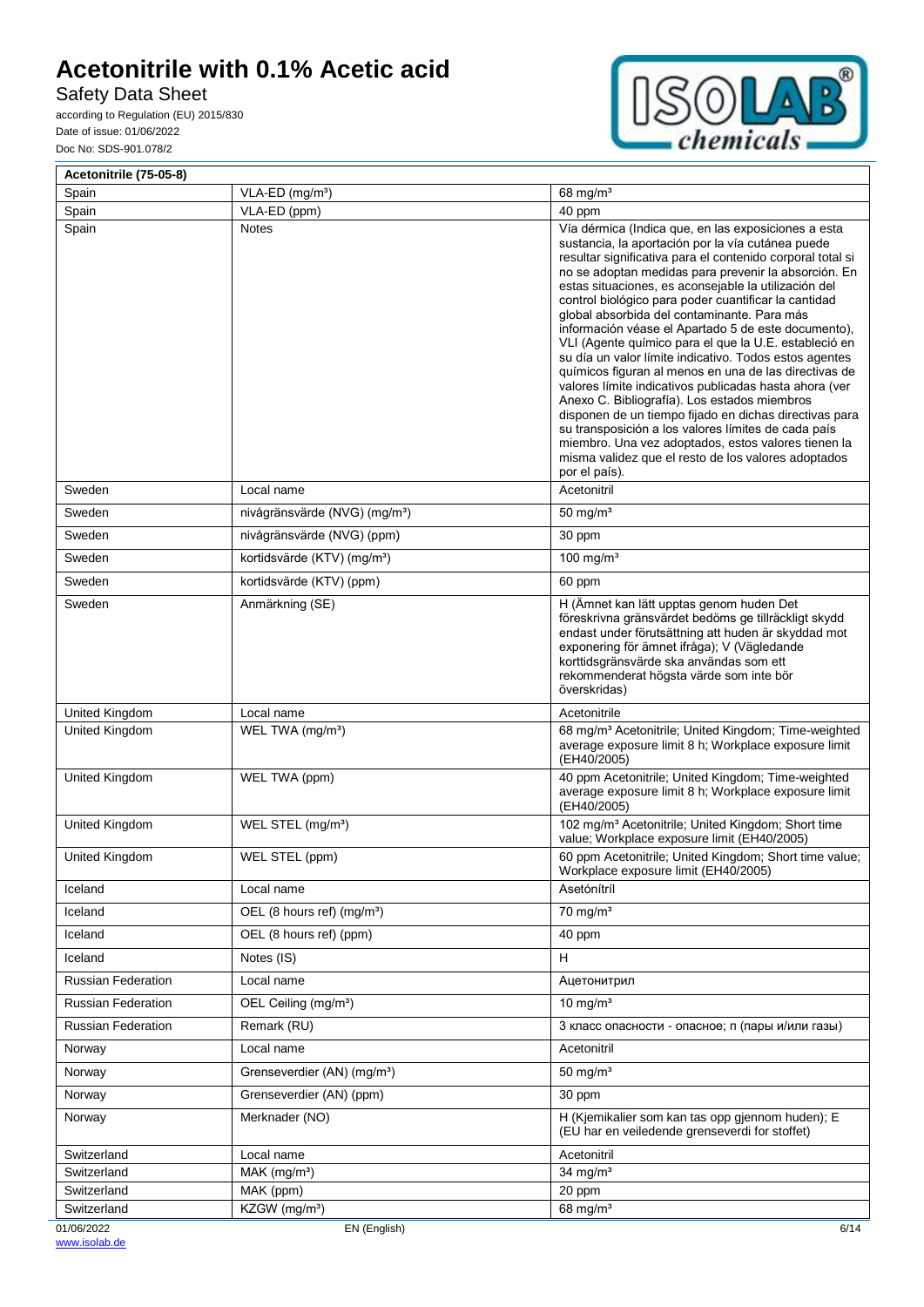Safety Data Sheet



| Acetonitrile (75-05-8)   |                                                                 |                                                                                                                                                       |
|--------------------------|-----------------------------------------------------------------|-------------------------------------------------------------------------------------------------------------------------------------------------------|
| Switzerland              | KZGW (ppm)                                                      | 40 ppm                                                                                                                                                |
| Switzerland              | Remark (CH)                                                     | H SS <sub>C</sub> - UAW, Leber <sup>KT AN</sup> - INRS, NIOSH                                                                                         |
| Turkey                   | Local name                                                      | Asetonitril                                                                                                                                           |
| Turkey                   | OEL TWA (mg/m <sup>3</sup> )                                    | $70$ mg/m <sup>3</sup>                                                                                                                                |
| Turkey                   | OEL TWA (ppm)                                                   | 40 ppm                                                                                                                                                |
| Turkey                   | Comments                                                        | Deri                                                                                                                                                  |
| Australia                | Local name                                                      | Acetonitrile                                                                                                                                          |
| Australia                | TWA $(mg/m3)$                                                   | $67$ mg/m <sup>3</sup>                                                                                                                                |
| Australia                | TWA (ppm)                                                       | 40 ppm                                                                                                                                                |
| Australia                | STEL (mg/m <sup>3</sup> )                                       | 101 mg/m $3$                                                                                                                                          |
| Australia                | STEL (ppm)                                                      | 60 ppm                                                                                                                                                |
| Australia                | Remark (AU)                                                     | Sk - Absorption through the skin may be a significant<br>source of exposure.                                                                          |
| <b>USA - ACGIH</b>       | Local name                                                      | Acetonitrile                                                                                                                                          |
| <b>USA - ACGIH</b>       | ACGIH TWA (ppm)                                                 | 20 ppm (Acetonitrile; USA; Time-weighted average<br>exposure limit 8 h; TLV - Adopted Value)                                                          |
| <b>USA - ACGIH</b>       | Remark (ACGIH)                                                  | <b>LRT</b> irr                                                                                                                                        |
| USA - OSHA               | Local name                                                      | Acetonitrile                                                                                                                                          |
| USA - OSHA               | OSHA PEL (TWA) (mg/m <sup>3</sup> )                             | $70$ mg/m <sup>3</sup>                                                                                                                                |
| USA - OSHA               | OSHA PEL (TWA) (ppm)                                            | 40 ppm                                                                                                                                                |
| Acetic acid  % (64-19-7) |                                                                 |                                                                                                                                                       |
| EU                       | Local name                                                      | Acetic acid                                                                                                                                           |
| EU                       | IOELV TWA (mg/m <sup>3</sup> )                                  | 25 mg/m <sup>3</sup> (Acetic acid; EU; Time-weighted average<br>exposure limit 8 h; Indicative occupational exposure<br>limit value)                  |
| EU                       | IOELV TWA (ppm)                                                 | 10 ppm (Acetic acid; EU; Time-weighted average<br>exposure limit 8 h; Indicative occupational exposure<br>limit value)                                |
| EU                       | IOELV STEL (mg/m <sup>3</sup> )                                 | 50 mg/ $m3$                                                                                                                                           |
| EU                       | <b>IOELV STEL (ppm)</b>                                         | 20 ppm                                                                                                                                                |
| Belgium                  | Local name                                                      | Acide acétique # Azijnzuur                                                                                                                            |
| Belgium                  | Limit value $(mg/m3)$                                           | 25 mg/m <sup>3</sup> (Acide acétique; Belgium; Time-weighted<br>average exposure limit 8 h)                                                           |
| Belgium                  | Limit value (ppm)                                               | 10 ppm (Acide acétique; Belgium; Time-weighted<br>average exposure limit 8 h)                                                                         |
| Belgium                  | Short time value (mg/m <sup>3</sup> )                           | 38 mg/m <sup>3</sup> (Acide acétique; Belgium; Short time value)                                                                                      |
| Belgium                  | Short time value (ppm)                                          | 15 ppm (Acide acétique; Belgium; Short time value)                                                                                                    |
| Croatia                  | Local name                                                      | Octena kiselina                                                                                                                                       |
| Croatia                  | GVI (granična vrijednost izloženosti) (mg/m <sup>3</sup> )      | $25 \text{ mg/m}^3$                                                                                                                                   |
| Croatia                  | GVI (granična vrijednost izloženosti) (ppm)                     | 10 ppm                                                                                                                                                |
| Croatia                  | Naznake (HR)                                                    | EU (naznaka da se radi o tvarima za koje su utvrđene<br>indikativne granične vrijednosti izloženosti prema<br>Direktivi 91/322/ EEC); C (nagrizajuće) |
| France                   | $VLE$ (mg/m <sup>3</sup> )                                      | 25 mg/m <sup>3</sup> (Acide acétique; France; Short time value;<br>VL: Valeur non réglementaire indicative)                                           |
| France                   | VLE (ppm)                                                       | 10 ppm (Acide acétique; France; Short time value; VL:<br>Valeur non réglementaire indicative)                                                         |
| Germany                  | TRGS 900 Occupational exposure limit value (mg/m <sup>3</sup> ) | $25$ mg/m <sup>3</sup>                                                                                                                                |
| Germany                  | TRGS 900 Occupational exposure limit value (ppm)                | 10 mg/ $m3$                                                                                                                                           |
| Germany                  | Remark (TRGS 900)                                               | DFG,EU,Y                                                                                                                                              |
| Gibraltar                | Eight hours mg/m3                                               | $25 \text{ mg/m}^3$                                                                                                                                   |
| Gibraltar                | Eight hours ppm                                                 | 10 ppm                                                                                                                                                |
| Gibraltar                | Name of agent                                                   | Acetic acid                                                                                                                                           |
| Ireland                  | Local name                                                      | Acetic acid                                                                                                                                           |
| Ireland                  | OEL (8 hours ref) (mg/m <sup>3</sup> )                          | $25 \text{ mg/m}^3$                                                                                                                                   |
| Ireland                  | OEL (8 hours ref) (ppm)                                         | 10 ppm                                                                                                                                                |
| Ireland                  | OEL (15 min ref) (mg/m3)                                        | $37 \text{ mg/m}^3$                                                                                                                                   |
|                          |                                                                 |                                                                                                                                                       |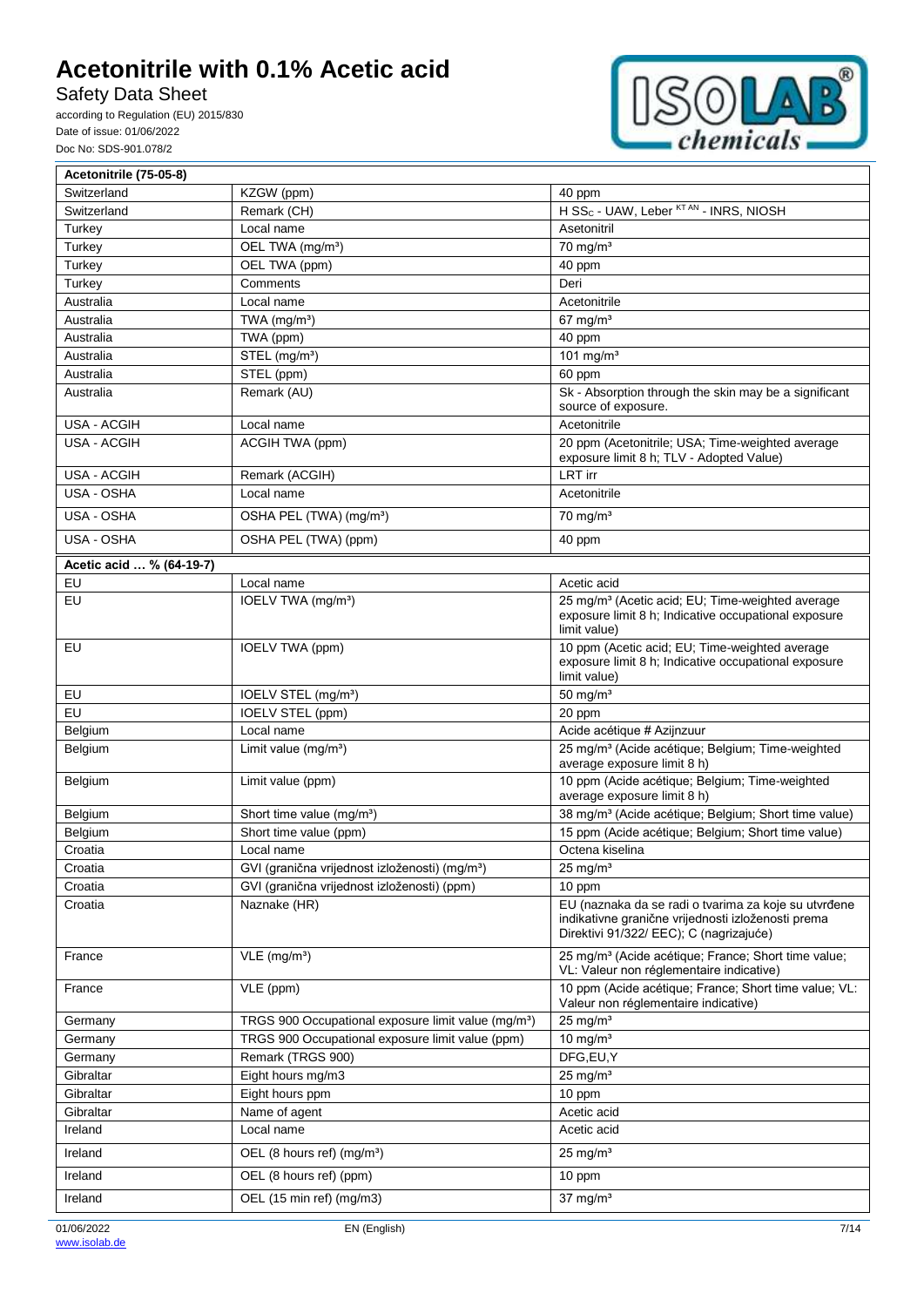Safety Data Sheet

according to Regulation (EU) 2015/830 Date of issue: 01/06/2022 Doc No: SDS-901.078/2



| Acetic acid  % (64-19-7) |                                         |                                                                                                                                         |
|--------------------------|-----------------------------------------|-----------------------------------------------------------------------------------------------------------------------------------------|
| Ireland                  | OEL (15 min ref) (ppm)                  | 15 ppm                                                                                                                                  |
| Ireland                  | Notes (IE)                              | <b>IOELV</b>                                                                                                                            |
| Latvia                   | Local name                              | Etiķskābe, etānskābe                                                                                                                    |
| Latvia                   | OEL TWA (mg/m <sup>3</sup> )            | $25 \text{ mg/m}^3$                                                                                                                     |
| Latvia                   | OEL TWA (ppm)                           | 10 ppm                                                                                                                                  |
| Luxembourg               | Local name                              | Acide acétique                                                                                                                          |
| Luxembourg               | OEL TWA (mg/m <sup>3</sup> )            | $25 \text{ mg/m}^3$                                                                                                                     |
| Luxembourg               | OEL TWA (ppm)                           | 10 ppm                                                                                                                                  |
| Malta                    | Local name                              | Acetic acid                                                                                                                             |
| Malta                    | OEL TWA (mg/m <sup>3</sup> )            | $25$ mg/m <sup>3</sup>                                                                                                                  |
| Malta                    | OEL TWA (ppm)                           | 10 ppm                                                                                                                                  |
| Netherlands              | Grenswaarde TGG 8H (mg/m <sup>3</sup> ) | 25 mg/m <sup>3</sup> (Azijnzuur; Netherlands; Time-weighted<br>average exposure limit 8 h; Public occupational<br>exposure limit value) |
| Romania                  | Local name                              | Acid acetic                                                                                                                             |
| Romania                  | OEL TWA (mg/m <sup>3</sup> )            | $25 \text{ mg/m}^3$                                                                                                                     |
| Romania                  | OEL TWA (ppm)                           | 10 ppm                                                                                                                                  |
| Slovenia                 | Local name                              | ocetna kislina                                                                                                                          |
| Slovenia                 | OEL TWA (mg/m <sup>3</sup> )            | $25$ mg/m <sup>3</sup>                                                                                                                  |
| Slovenia                 | OEL TWA (ppm)                           | 10 ppm                                                                                                                                  |
| Spain                    | Local name                              | Ácido acético                                                                                                                           |
| Spain                    | VLA-ED (mg/m <sup>3</sup> )             | $25 \text{ mg/m}^3$                                                                                                                     |
| Spain                    | VLA-ED (ppm)                            | 10 ppm                                                                                                                                  |
| Spain                    | VLA-EC (mg/m <sup>3</sup> )             | $37 \text{ mg/m}^3$                                                                                                                     |
| Spain                    | VLA-EC (ppm)                            | 15 ppm                                                                                                                                  |
| Spain                    | <b>Notes</b>                            | VLI (Agente químico para el que la U.E. estableció en<br>su día un valor límite indicativo).                                            |
| Turkey                   | Local name                              | Asetik asit                                                                                                                             |
| Turkey                   | OEL TWA (mg/m <sup>3</sup> )            | $25 \text{ mg/m}^3$                                                                                                                     |
| Turkey                   | OEL TWA (ppm)                           | 10 ppm                                                                                                                                  |
| <b>USA - ACGIH</b>       | ACGIH TWA (ppm)                         | 10 ppm (Acetic acid; USA; Time-weighted average<br>exposure limit 8 h; TLV - Adopted Value)                                             |
| USA - ACGIH              | ACGIH STEL (ppm)                        | 15 ppm (Acetic acid: USA; Short time value; TLV -<br>Adopted Value)                                                                     |
| USA - OSHA               | Local name                              | Acetic acid                                                                                                                             |
| USA - OSHA               | OSHA PEL (TWA) (mg/m <sup>3</sup> )     | $25 \text{ mg/m}^3$                                                                                                                     |
| USA - OSHA               | OSHA PEL (TWA) (ppm)                    | 10 ppm                                                                                                                                  |

### **8.2. Exposure controls**

### **Appropriate engineering controls:**

Ensure good ventilation of the work station.

**Personal protective equipment:**

Gloves. Safety glasses.

#### **Hand protection:**

Protective gloves

**Eye protection:**

Safety glasses

**Skin and body protection:**

Wear suitable protective clothing

#### **Respiratory protection:**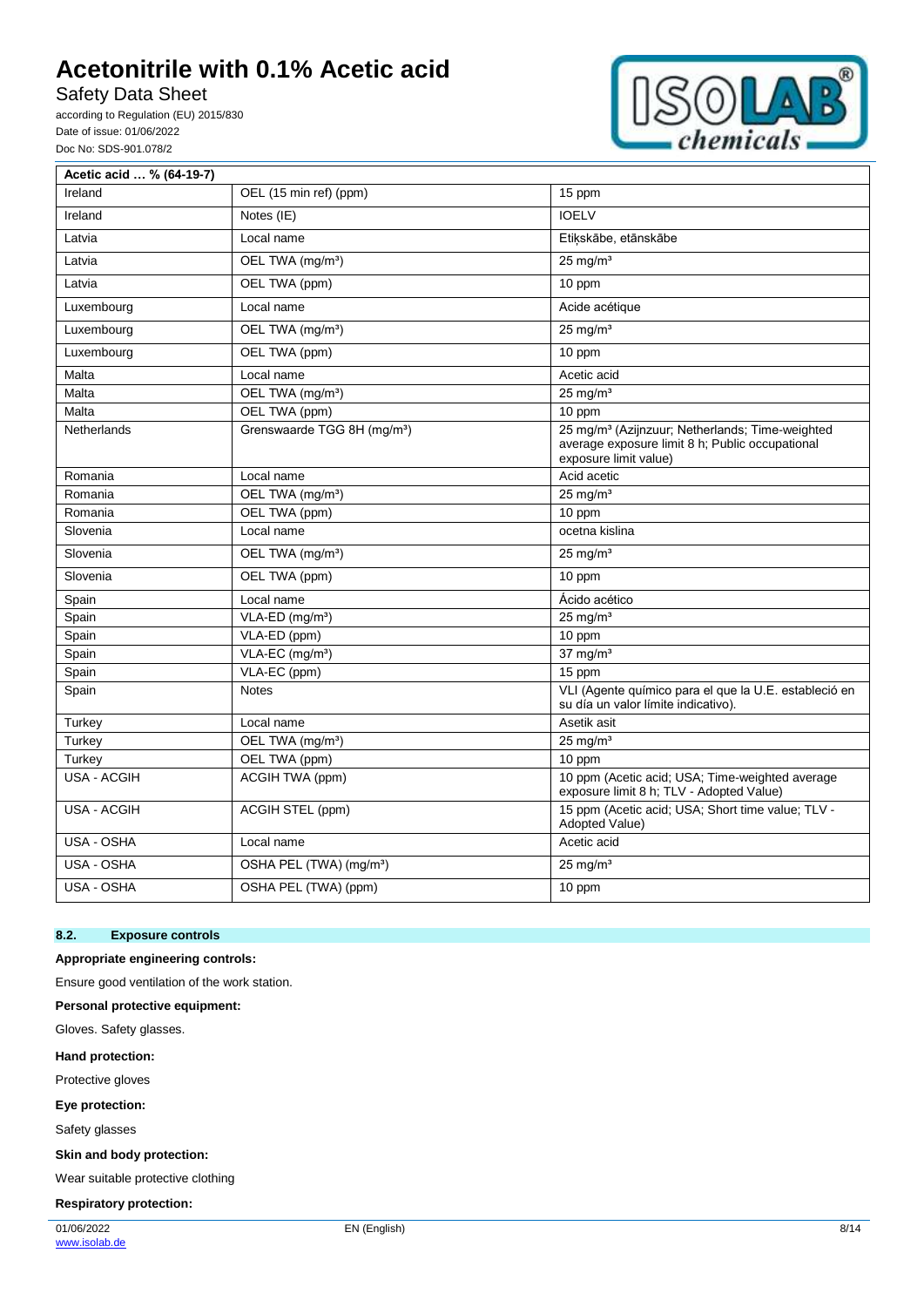Safety Data Sheet

according to Regulation (EU) 2015/830 Date of issue: 01/06/2022 Doc No: SDS-901.078/2



Wear respiratory protection



#### **Environmental exposure controls:**

Avoid release to the environment.

| <b>SECTION 9: Physical and chemical properties</b>            |                                                                                                                                                                                                                                                                                                |
|---------------------------------------------------------------|------------------------------------------------------------------------------------------------------------------------------------------------------------------------------------------------------------------------------------------------------------------------------------------------|
| Information on basic physical and chemical properties<br>9.1. |                                                                                                                                                                                                                                                                                                |
| Physical state                                                | : Liquid                                                                                                                                                                                                                                                                                       |
| Appearance                                                    | Liquid.                                                                                                                                                                                                                                                                                        |
| Colour                                                        | Colourless.                                                                                                                                                                                                                                                                                    |
| Odour                                                         | Sweet odour. Aromatic odour. Ether-like odour.                                                                                                                                                                                                                                                 |
| Odour threshold                                               | No data available                                                                                                                                                                                                                                                                              |
| рH                                                            | No data available                                                                                                                                                                                                                                                                              |
| Relative evaporation rate (butylacetate=1)                    | No data available                                                                                                                                                                                                                                                                              |
| Melting point                                                 | .45.7 °C                                                                                                                                                                                                                                                                                       |
| Freezing point                                                | No data available                                                                                                                                                                                                                                                                              |
| Boiling point                                                 | : $\approx 81.6 \degree C$                                                                                                                                                                                                                                                                     |
| Flash point                                                   | : $\approx$ 2 °C                                                                                                                                                                                                                                                                               |
| Auto-ignition temperature                                     | No data available                                                                                                                                                                                                                                                                              |
| Decomposition temperature                                     | No data available                                                                                                                                                                                                                                                                              |
| Flammability (solid, gas)                                     | Not applicable                                                                                                                                                                                                                                                                                 |
| Vapour pressure                                               | $\approx$ 97 hPa (20 °C)                                                                                                                                                                                                                                                                       |
| Relative vapour density at 20 °C                              | No data available                                                                                                                                                                                                                                                                              |
| Relative density                                              | No data available                                                                                                                                                                                                                                                                              |
| Density                                                       | $: z786 \text{ kg/m}^3$                                                                                                                                                                                                                                                                        |
| Solubility                                                    | Soluble in water. Soluble in ethanol. Soluble in ether. Soluble in acetone. Soluble in chloroform.<br>Soluble in methylacetate. Soluble in dichloroethane. Soluble in tetrachloromethane. Soluble in<br>tetrachloroethene. Soluble in methanol. Soluble in ethylacetate. Soluble in oils/fats. |
| Log Pow                                                       | No data available                                                                                                                                                                                                                                                                              |
| Viscosity, kinematic                                          | No data available                                                                                                                                                                                                                                                                              |
| Viscosity, dynamic                                            | No data available                                                                                                                                                                                                                                                                              |
| Explosive properties                                          | No data available                                                                                                                                                                                                                                                                              |
| Oxidising properties                                          | No data available                                                                                                                                                                                                                                                                              |
| <b>Explosive limits</b>                                       | $: 3.0 - 17 \%$ (V)                                                                                                                                                                                                                                                                            |

### **9.2. Other information**

No additional information available

|       | <b>SECTION 10: Stability and reactivity</b>                                                     |
|-------|-------------------------------------------------------------------------------------------------|
| 10.1. | <b>Reactivity</b>                                                                               |
|       | Highly flammable liquid and vapour.                                                             |
| 10.2. | <b>Chemical stability</b>                                                                       |
|       | Stable under normal conditions.                                                                 |
| 10.3. | Possibility of hazardous reactions                                                              |
|       | No dangerous reactions known under normal conditions of use.                                    |
| 10.4. | <b>Conditions to avoid</b>                                                                      |
|       | Avoid contact with hot surfaces. Heat. No flames, no sparks. Eliminate all sources of ignition. |
| 10.5. | Incompatible materials                                                                          |
|       | No additional information available                                                             |
| 10.6. | <b>Hazardous decomposition products</b>                                                         |
|       |                                                                                                 |

Under normal conditions of storage and use, hazardous decomposition products should not be produced.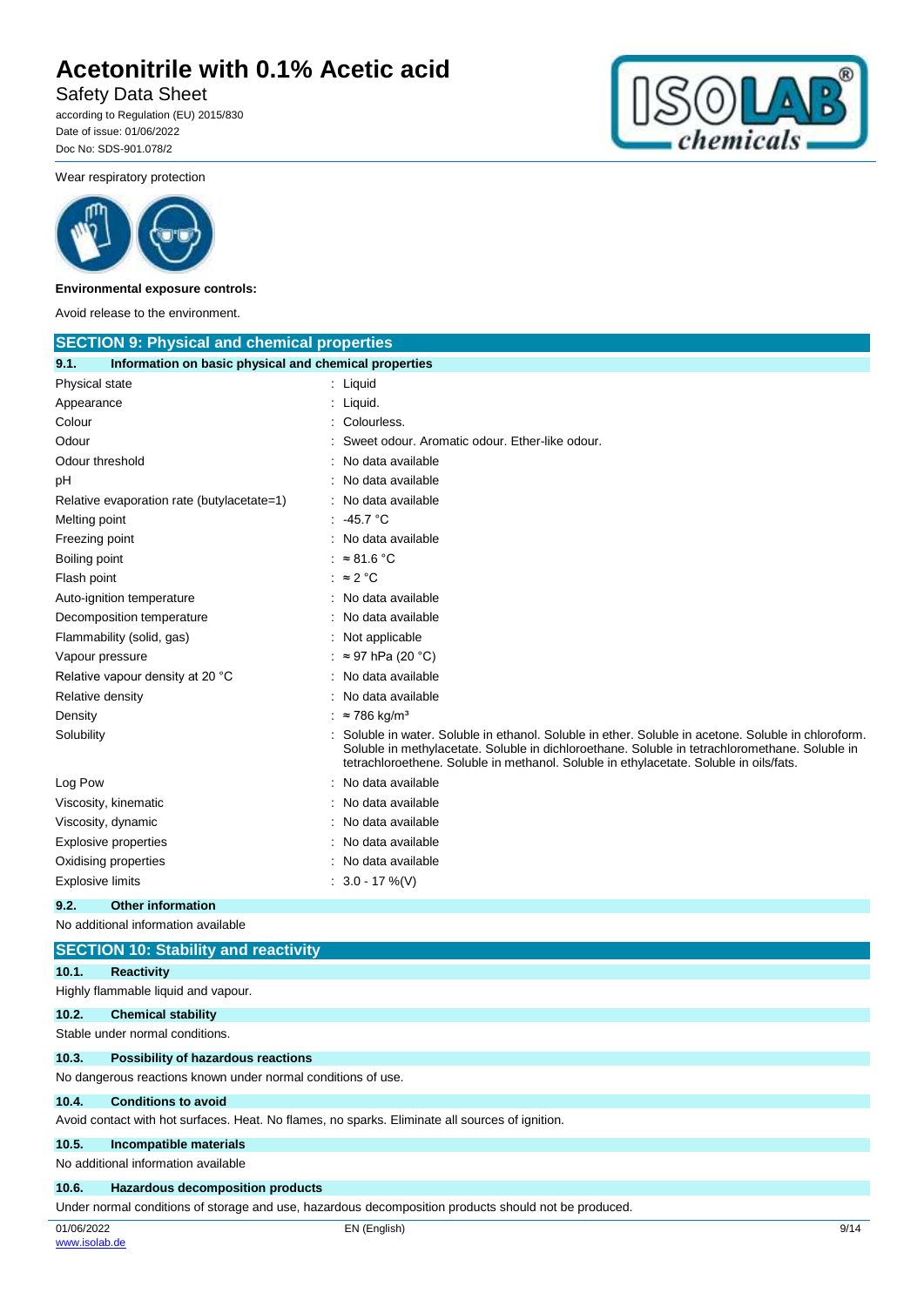Safety Data Sheet

according to Regulation (EU) 2015/830 Date of issue: 01/06/2022 Doc No: SDS-901.078/2



| <b>SECTION 11: Toxicological information</b>  |                                                                                  |
|-----------------------------------------------|----------------------------------------------------------------------------------|
| Information on toxicological effects<br>11.1. |                                                                                  |
| Acute toxicity                                | : Oral: Harmful if swallowed. Inhalation: vapour: Harmful if inhaled.            |
| ATE CLP (oral)                                | 500 mg/kg bodyweight                                                             |
| ATE CLP (vapours)                             | 11 mg/l/4h                                                                       |
| Acetonitrile (75-05-8)                        |                                                                                  |
| LD50 oral rat                                 | > 1327 mg/kg (Rat)                                                               |
| LC50 inhalation rat (mg/l)                    | 27 mg/l/4h (Rat)                                                                 |
| LC50 inhalation rat (ppm)                     | 16000 ppm/4h (Rat)                                                               |
| Acetic acid  % (64-19-7)                      |                                                                                  |
| LD50 oral rat                                 | 3310 mg/kg bodyweight (Test data of the pure substance; Rat; Weight of evidence) |
| Skin corrosion/irritation                     | : Not classified                                                                 |
| Serious eye damage/irritation                 | : Causes serious eye irritation.                                                 |
| Respiratory or skin sensitisation             | : Not classified                                                                 |
| Germ cell mutagenicity                        | : Not classified                                                                 |
| Carcinogenicity                               | : Not classified                                                                 |
| Reproductive toxicity                         | : Not classified                                                                 |
| STOT-single exposure                          | : Not classified                                                                 |
| STOT-repeated exposure                        | : Not classified                                                                 |
| Aspiration hazard                             | : Not classified                                                                 |

| <b>SECTION 12: Ecological information</b> |                                                                                                                                                  |
|-------------------------------------------|--------------------------------------------------------------------------------------------------------------------------------------------------|
| 12.1.<br><b>Toxicity</b>                  |                                                                                                                                                  |
| Ecology - general                         | : The product is not considered harmful to aquatic organisms nor to cause long-term adverse<br>effects in the environment.                       |
| Acetonitrile (75-05-8)                    |                                                                                                                                                  |
| LC50 fish 1                               | 1640 mg/l (LC50; Other; 96 h; Pimephales promelas; Flow-through system; Fresh water;<br>Experimental value)                                      |
| EC50 Daphnia 1                            | > 1000 mg/l (EC50; OECD 202: Daphnia sp. Acute Immobilisation Test; 48 h; Daphnia magna;<br>Semi-static system; Fresh water; Experimental value) |

| Threshold limit algae 1  | 9696 mg/l (EC50; ISO 10253; 72 h; Phaeodactylum; Static system; Salt water; Experimental<br>value)                                                   |
|--------------------------|------------------------------------------------------------------------------------------------------------------------------------------------------|
| Threshold limit algae 2  | > 1000 mg/l (EC50; OECD 201: Alga, Growth Inhibition Test; 72 h; Pseudokirchneriella<br>subcapitata; Static system; Fresh water; Experimental value) |
| Acetic acid  % (64-19-7) |                                                                                                                                                      |
| LC50 fish 1              | > 1000 mg/l (LC50; Equivalent or similar to OECD 203; 96 h; Oncorhynchus mykiss; Semi-<br>static system; Fresh water; Experimental value)            |
| EC50 Daphnia 1           | > 1000 mg/l (EC50; OECD 202: Daphnia sp. Acute Immobilisation Test; 48 h; Daphnia magna;<br>Static system; Fresh water; Experimental value)          |
| Threshold limit algae 1  | > 1000 mg/l (EC50; ISO 10253; 72 h; Skeletonema costatum; Static system; Salt water;<br>Experimental value)                                          |

## **12.2. Persistence and degradability**

| Acetonitrile (75-05-8)                    |                                                                                       |
|-------------------------------------------|---------------------------------------------------------------------------------------|
| Persistence and degradability             | Readily biodegradable in water. No (test)data on mobility of the substance available. |
| Biochemical oxygen demand (BOD)           | 0.17 g $O_2$ /g substance                                                             |
| ThOD                                      | 3.12 g $O_2$ /g substance                                                             |
| Acetic acid  % (64-19-7)                  |                                                                                       |
| Persistence and degradability             | Readily biodegradable in water. Low potential for adsorption in soil.                 |
| <b>Bioaccumulative potential</b><br>12.3. |                                                                                       |
| Acetonitrile (75-05-8)                    |                                                                                       |
| BCF other aquatic organisms 1             | 3.162 (BCF; BCFWIN)                                                                   |
| Log Pow                                   | 0.29 (Weight of evidence approach; Equivalent or similar to OECD 107; 25 °C)          |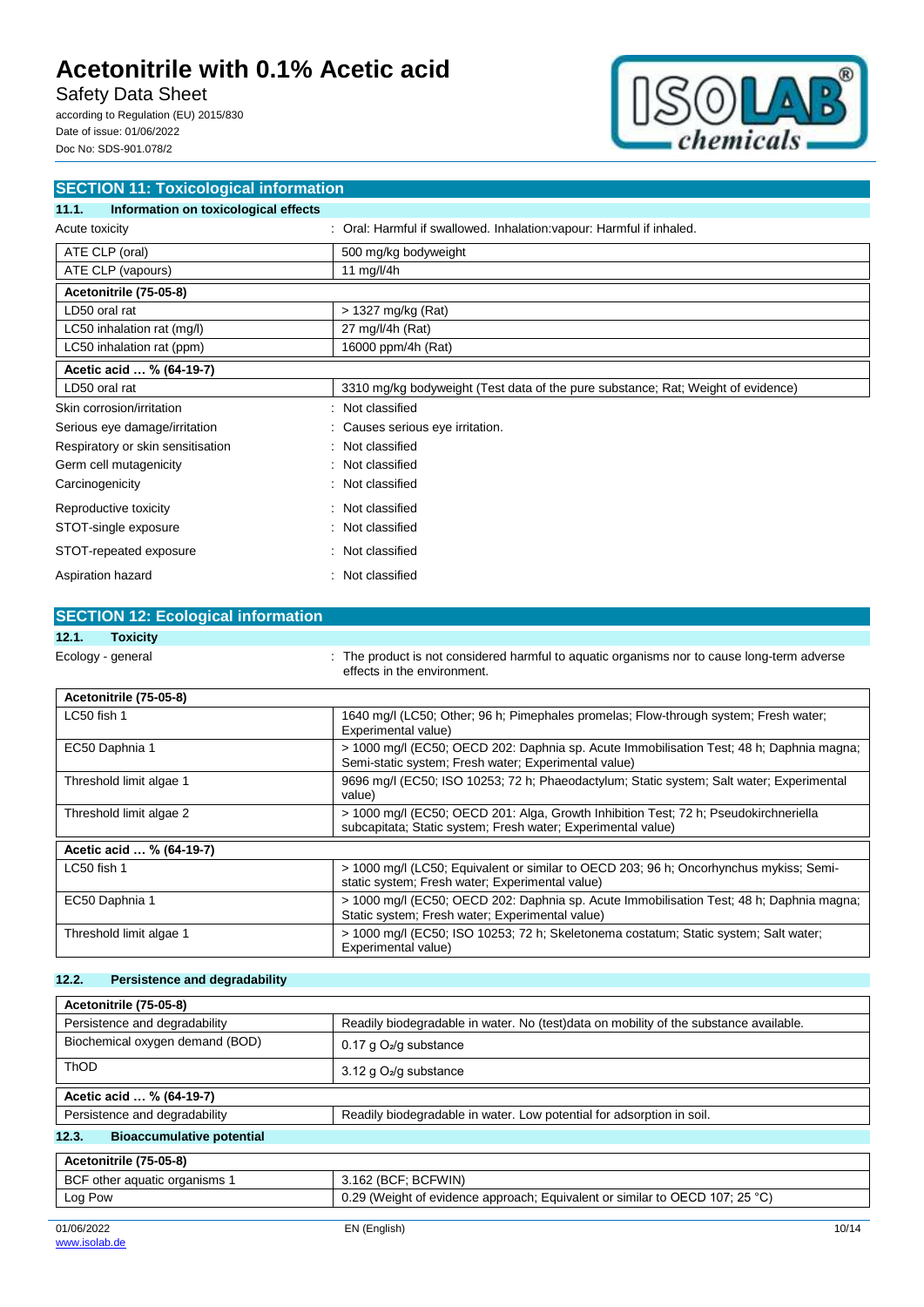Log Koc Koc, 1.153; QSAR

## Safety Data Sheet

according to Regulation (EU) 2015/830 Date of issue: 01/06/2022 Doc No: SDS-901.078/2



| Acetonitrile (75-05-8)           |                                                    |  |
|----------------------------------|----------------------------------------------------|--|
| Bioaccumulative potential        | Low potential for bioaccumulation (Log Kow $<$ 4). |  |
| Acetic acid  % (64-19-7)         |                                                    |  |
| BCF fish 1                       | 3.16 (BCF; Pisces)                                 |  |
| Log Pow                          | -0.17 (Experimental value; 25 °C)                  |  |
| Bioaccumulative potential        | Not bioaccumulative.                               |  |
| 12.4.<br><b>Mobility in soil</b> |                                                    |  |
| Acetonitrile (75-05-8)           |                                                    |  |
| Surface tension                  | 0.029 N/m (20 $°C$ )                               |  |
| Acetic acid  % (64-19-7)         |                                                    |  |

## **12.5. Results of PBT and vPvB assessment**

No additional information available

### **12.6. Other adverse effects**

No additional information available

## **SECTION 13: Disposal considerations**

### **13.1. Waste treatment methods**

Waste treatment methods : Dispose of contents/container in accordance with licensed collector's sorting instructions. Additional information **incomponent in the container.** : Flammable vapours may accumulate in the container.

## **SECTION 14: Transport information**

| In accordance with ADR / RID / IMDG / IATA / ADN |                                                    |                             |                                  |                                  |
|--------------------------------------------------|----------------------------------------------------|-----------------------------|----------------------------------|----------------------------------|
| <b>ADR</b>                                       | <b>IMDG</b>                                        | <b>IATA</b>                 | <b>ADN</b>                       | <b>RID</b>                       |
| 14.1.<br><b>UN number</b>                        |                                                    |                             |                                  |                                  |
| 1648                                             | 1648                                               | 1648                        | 1648                             | 1648                             |
| 14.2.<br>UN proper shipping name                 |                                                    |                             |                                  |                                  |
| <b>ACETONITRILE</b>                              | <b>ACETONITRILE</b>                                | Acetonitrile                | <b>ACETONITRILE</b>              | <b>ACETONITRILE</b>              |
| <b>Transport document description</b>            |                                                    |                             |                                  |                                  |
| UN 1648 ACETONITRILE,<br>3, II, (D/E)            | UN 1648 ACETONITRILE,<br>3, II $(2^{\circ}C \csc)$ | UN 1648 Acetonitrile, 3, II | UN 1648 ACETONITRILE,<br>$3,$ II | UN 1648 ACETONITRILE,<br>$3,$ II |
| <b>Transport hazard class(es)</b><br>14.3.       |                                                    |                             |                                  |                                  |
| 3                                                | 3                                                  | 3                           | 3                                | 3                                |
|                                                  |                                                    |                             |                                  |                                  |
| 14.4.<br><b>Packing group</b>                    |                                                    |                             |                                  |                                  |
| Ш                                                | Ш                                                  | Ш                           | Ш                                | Ш                                |
| <b>Environmental hazards</b><br>14.5.            |                                                    |                             |                                  |                                  |
| Dangerous for the                                | Dangerous for the                                  | Dangerous for the           | Dangerous for the                | Dangerous for the                |
| environment : No                                 | environment : No<br>Marine pollutant: No           | environment : No            | environment : No                 | environment : No                 |
| No supplementary information available           |                                                    |                             |                                  |                                  |

### **14.6. Special precautions for user**

#### **- Overland transport**

| Classification code (ADR)                                    | $\therefore$ F1     |       |
|--------------------------------------------------------------|---------------------|-------|
| Limited quantities (ADR)                                     | : 11                |       |
| Excepted quantities (ADR)                                    | $\pm$ E2            |       |
| Packing instructions (ADR)                                   | : P001, IBC02, R001 |       |
| Mixed packing provisions (ADR)                               | : MP19              |       |
| Portable tank and bulk container instructions<br>(ADR)       | : T7                |       |
| Portable tank and bulk container special<br>provisions (ADR) | $\therefore$ TP2    |       |
| 01/06/2022                                                   | EN (English)        | 11/14 |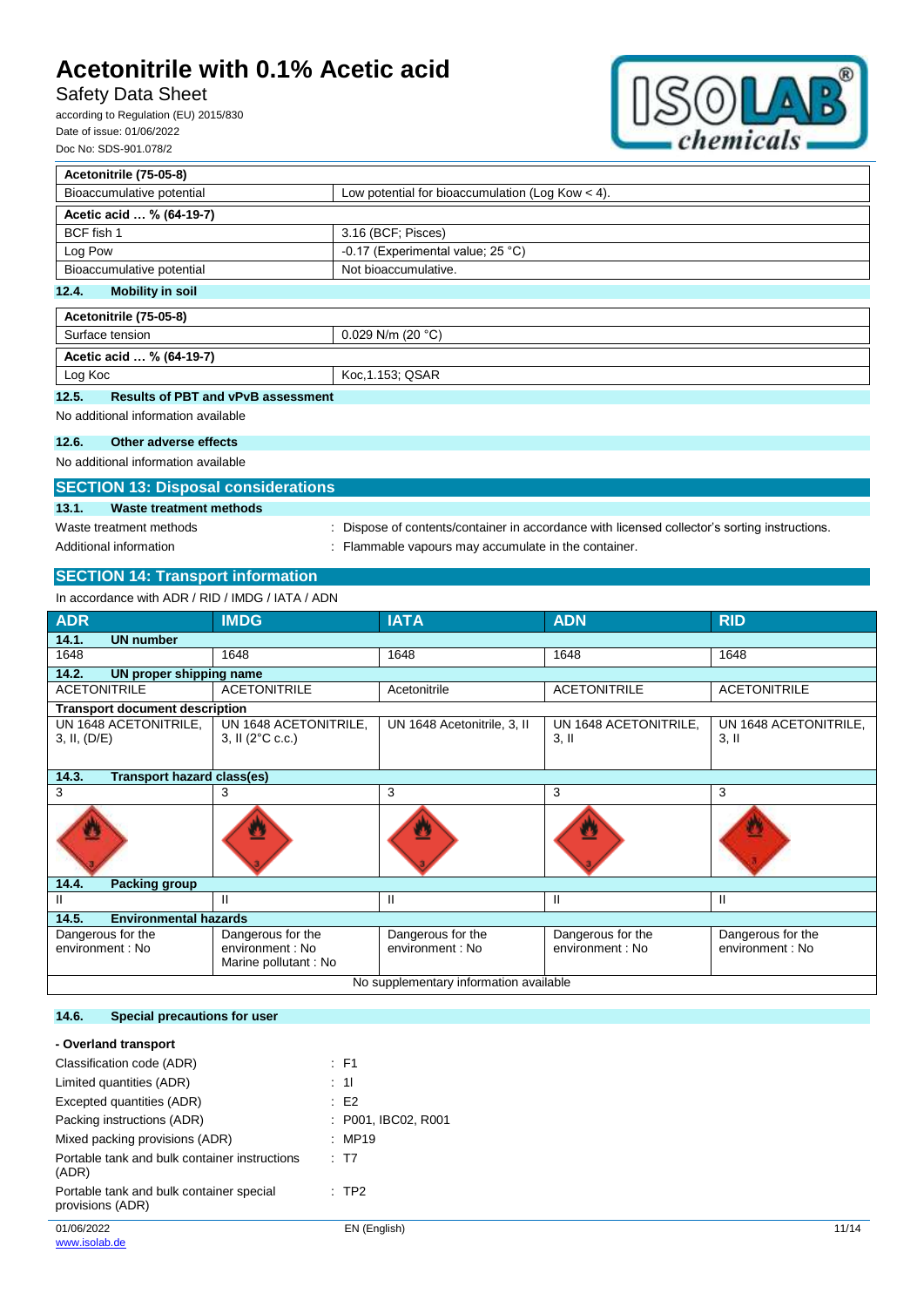## Safety Data Sheet



| Tank code (ADR)                                              | : LGBF                                                                                                                                                                                                                   |       |
|--------------------------------------------------------------|--------------------------------------------------------------------------------------------------------------------------------------------------------------------------------------------------------------------------|-------|
| Vehicle for tank carriage                                    | $:$ FL                                                                                                                                                                                                                   |       |
| Transport category (ADR)                                     | $\therefore$ 2                                                                                                                                                                                                           |       |
| Special provisions for carriage - Operation<br>(ADR)         | : S2, S20                                                                                                                                                                                                                |       |
| Hazard identification number (Kemler No.)                    | $\therefore$ 33                                                                                                                                                                                                          |       |
| Orange plates                                                | 33<br>1648                                                                                                                                                                                                               |       |
| Tunnel restriction code (ADR)                                | : D/E                                                                                                                                                                                                                    |       |
| - Transport by sea                                           |                                                                                                                                                                                                                          |       |
| Limited quantities (IMDG)                                    | : 1 L                                                                                                                                                                                                                    |       |
| Excepted quantities (IMDG)                                   | $\therefore$ E2                                                                                                                                                                                                          |       |
| Packing instructions (IMDG)                                  | : P001                                                                                                                                                                                                                   |       |
| IBC packing instructions (IMDG)                              | $\therefore$ IBC02                                                                                                                                                                                                       |       |
| Tank instructions (IMDG)                                     | : T7                                                                                                                                                                                                                     |       |
| Tank special provisions (IMDG)                               | $:$ TP2                                                                                                                                                                                                                  |       |
| EmS-No. (Fire)                                               | $\therefore$ F-E                                                                                                                                                                                                         |       |
| EmS-No. (Spillage)                                           | : S-D                                                                                                                                                                                                                    |       |
| Stowage category (IMDG)                                      | B<br>÷                                                                                                                                                                                                                   |       |
| Stowage and handling (IMDG)                                  | SW <sub>2</sub>                                                                                                                                                                                                          |       |
| Flash point (IMDG)                                           | $: 2^{\circ}$ C c.c.                                                                                                                                                                                                     |       |
| Properties and observations (IMDG)                           | : Colourless, volatile liquid. Flashpoint: 2°C c.c. Explosive limits: 3% to 16% Miscible with<br>water. When involved in a fire, evolves toxic cyanide fumes. Harmful if swallowed, by skin<br>contact or by inhalation. |       |
| MFAG-No                                                      | : 127                                                                                                                                                                                                                    |       |
| - Air transport                                              |                                                                                                                                                                                                                          |       |
| PCA Excepted quantities (IATA)                               | $\cdot$ E2                                                                                                                                                                                                               |       |
| PCA Limited quantities (IATA)                                | : Y341                                                                                                                                                                                                                   |       |
| PCA limited quantity max net quantity (IATA)                 | $\cdot$ 1L                                                                                                                                                                                                               |       |
| PCA packing instructions (IATA)                              | : 353                                                                                                                                                                                                                    |       |
| PCA max net quantity (IATA)                                  | $\cdot$ 5L                                                                                                                                                                                                               |       |
| CAO packing instructions (IATA)                              | : 364                                                                                                                                                                                                                    |       |
|                                                              |                                                                                                                                                                                                                          |       |
| CAO max net quantity (IATA)<br>ERG code (IATA)               | : 60L<br>: 3L                                                                                                                                                                                                            |       |
| - Inland waterway transport                                  |                                                                                                                                                                                                                          |       |
| Classification code (ADN)                                    | $:$ F1                                                                                                                                                                                                                   |       |
| Limited quantities (ADN)                                     | : 1 L                                                                                                                                                                                                                    |       |
| Excepted quantities (ADN)                                    | E2                                                                                                                                                                                                                       |       |
| Carriage permitted (ADN)                                     | : T                                                                                                                                                                                                                      |       |
| Equipment required (ADN)                                     | $:$ PP, EX, A                                                                                                                                                                                                            |       |
| Ventilation (ADN)                                            | : VE01                                                                                                                                                                                                                   |       |
| Number of blue cones/lights (ADN)                            | $\therefore$ 1                                                                                                                                                                                                           |       |
| - Rail transport                                             |                                                                                                                                                                                                                          |       |
| Classification code (RID)                                    | : F1                                                                                                                                                                                                                     |       |
| Limited quantities (RID)                                     | : 1L                                                                                                                                                                                                                     |       |
| Excepted quantities (RID)                                    | $\cdot$ E2                                                                                                                                                                                                               |       |
| Packing instructions (RID)                                   | : P001, IBC02, R001                                                                                                                                                                                                      |       |
| Mixed packing provisions (RID)                               | : MP19                                                                                                                                                                                                                   |       |
| Portable tank and bulk container instructions<br>(RID)       | : T7                                                                                                                                                                                                                     |       |
| Portable tank and bulk container special<br>provisions (RID) | :TP2                                                                                                                                                                                                                     |       |
| Tank codes for RID tanks (RID)                               | : LGBF                                                                                                                                                                                                                   |       |
| 01/06/2022                                                   | EN (English)                                                                                                                                                                                                             | 12/14 |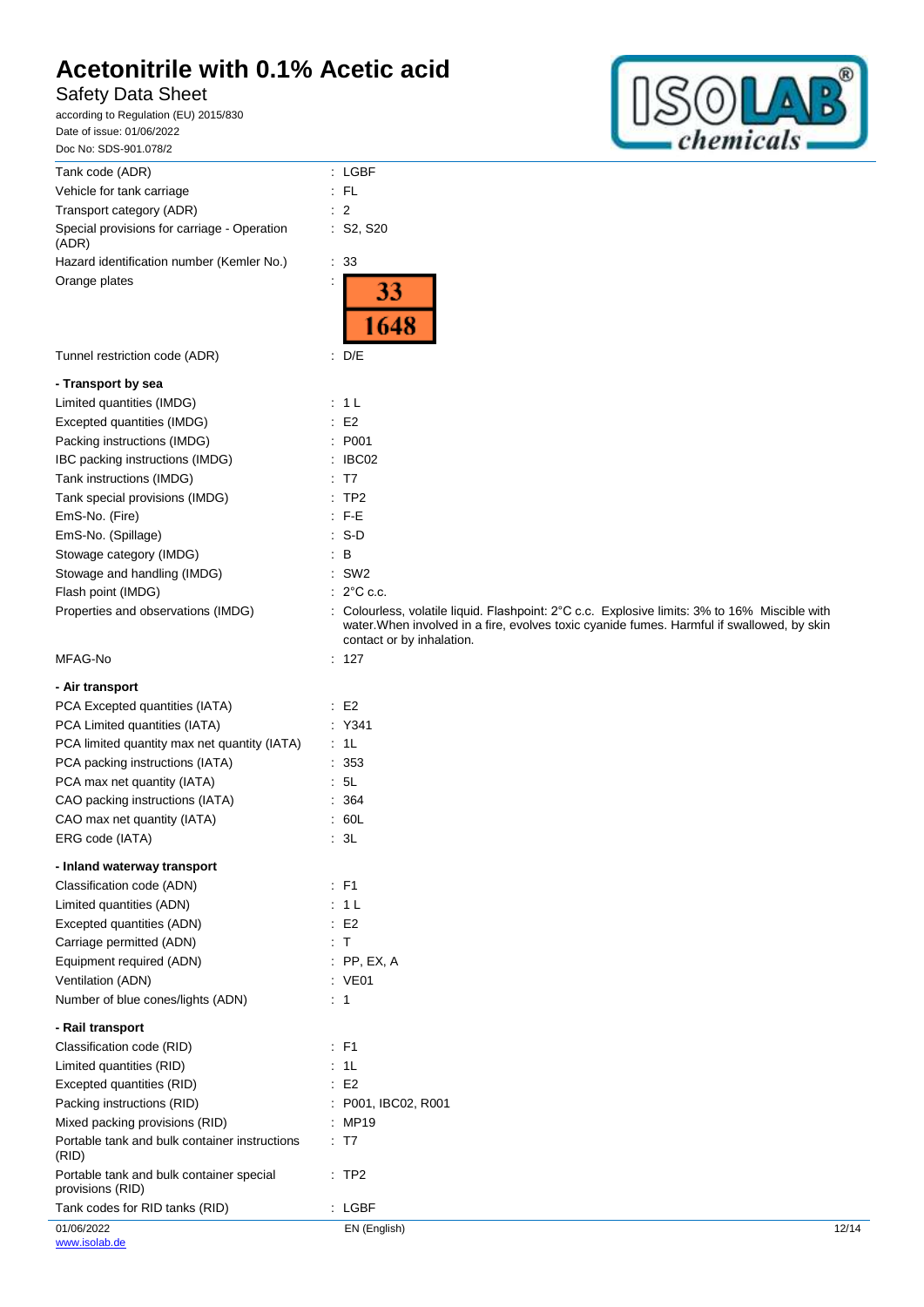## Safety Data Sheet

according to Regulation (EU) 2015/830 Date of issue: 01/06/2022 Doc No: SDS-901.078/2

| DUU INU. JDJ-901.UI 0/4               |                |       |
|---------------------------------------|----------------|-------|
| Transport category (RID)              | $\therefore$ 2 |       |
| Colis express (express parcels) (RID) |                | : CE7 |
| Hazard identification number (RID)    |                | : 33  |

### **14.7. Transport in bulk according to Annex II of Marpol and the IBC Code**

Not applicable

### **SECTION 15: Regulatory information**

**15.1. Safety, health and environmental regulations/legislation specific for the substance or mixture**

#### **15.1.1. EU-Regulations**

Contains no REACH substances with Annex XVII restrictions Contains no substance on the REACH candidate list Contains no REACH Annex XIV substances

### **15.1.2. National regulations**

#### **Germany**

| VwVwS Annex reference                                                                | : Water hazard class (WGK) 2, hazard to waters (Classification according to VwVwS, Annex 4)                                                  |
|--------------------------------------------------------------------------------------|----------------------------------------------------------------------------------------------------------------------------------------------|
| 12th Ordinance Implementing the Federal<br>Immission Control Act - 12. BlmSchV       | : Is not subject of the 12. BlmSchV (Hazardous Incident Ordinance)                                                                           |
| <b>Netherlands</b>                                                                   |                                                                                                                                              |
| SZW-lijst van kankerverwekkende stoffen                                              | : None of the components are listed                                                                                                          |
| SZW-lijst van mutagene stoffen                                                       | : None of the components are listed                                                                                                          |
| NIET-limitatieve lijst van voor de voortplanting<br>giftige stoffen - Borstvoeding   | : None of the components are listed                                                                                                          |
| NIET-limitatieve lijst van voor de voortplanting<br>giftige stoffen - Vruchtbaarheid | : None of the components are listed                                                                                                          |
| NIET-limitatieve lijst van voor de voortplanting<br>giftige stoffen – Ontwikkeling   | : None of the components are listed                                                                                                          |
| <b>Denmark</b>                                                                       |                                                                                                                                              |
| <b>Classification remarks</b>                                                        | Emergency management guidelines for the storage of flammable liquids must be followed                                                        |
| Recommendations Danish Regulation                                                    | : Young people below the age of 18 years are not allowed to use the product                                                                  |
|                                                                                      | Pregnant/breastfeeding women working with the product must not be in direct contact with the<br>product                                      |
|                                                                                      | The requirements from the Danish Working Environment Authorities regarding work with<br>carcinogens must be followed during use and disposal |

### **15.2. Chemical safety assessment**

No chemical safety assessment has been carried out

## **SECTION 16: Other information**

| Abbreviations and acronyms: |                                                                                                   |
|-----------------------------|---------------------------------------------------------------------------------------------------|
| <b>ADN</b>                  | European Agreement concerning the International Carriage of Dangerous Goods by Inland Waterways   |
| <b>ADR</b>                  | European Agreement concerning the International Carriage of Dangerous Goods by Road               |
| <b>ATE</b>                  | <b>Acute Toxicity Estimate</b>                                                                    |
| <b>BCF</b>                  | Bioconcentration factor                                                                           |
| <b>CLP</b>                  | Classification Labelling Packaging Regulation; Regulation (EC) No 1272/2008                       |
| <b>EC50</b>                 | Median effective concentration                                                                    |
| <b>IATA</b>                 | International Air Transport Association                                                           |
| <b>IMDG</b>                 | International Maritime Dangerous Goods                                                            |
| <b>LC50</b>                 | Median lethal concentration                                                                       |
| LD50                        | Median lethal dose                                                                                |
| <b>PBT</b>                  | Persistent Bioaccumulative Toxic                                                                  |
| <b>REACH</b>                | Registration, Evaluation, Authorisation and Restriction of Chemicals Regulation (EC) No 1907/2006 |
| <b>RID</b>                  | Regulations concerning the International Carriage of Dangerous Goods by Rail                      |
| <b>SDS</b>                  | Safety Data Sheet                                                                                 |
| vPvB                        | Very Persistent and Very Bioaccumulative                                                          |